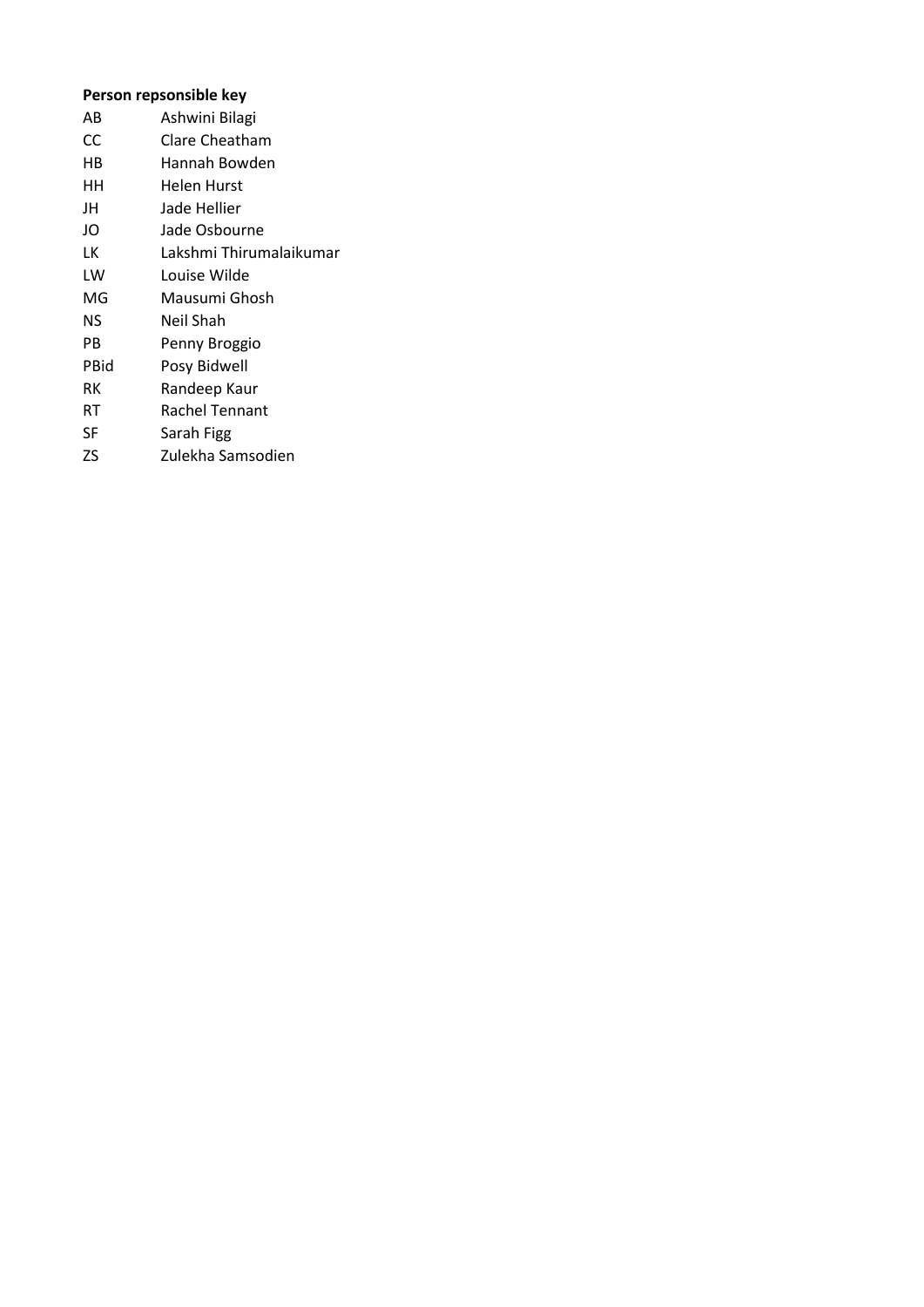First reviewed Next reviewed

| 06-Apr-22 | <b>RAG Summary</b>               |              | <b>RAG Count</b> |
|-----------|----------------------------------|--------------|------------------|
|           | Complete                         |              |                  |
|           | Near complete                    |              |                  |
|           | Some progress in this area       |              |                  |
|           | Significant work to do           |              |                  |
|           | National action - unable to rate |              |                  |
|           |                                  | <b>TOTAL</b> |                  |
|           |                                  |              |                  |

|              | 1: WORKFORCE PLANNING AND SUSTAINABILITY                                                                                                                                                                                            |                                                                                                                                                                                                                                                                                                                                                                                                                                          | <b>RAG STATUS</b>                   | <b>ACTIONS</b>                                                                                                                                                 | <b>COMMENTS</b>                                                                                                                                                            | <b>PERSON</b><br><b>RESPONSIBLE</b> | DATE      |
|--------------|-------------------------------------------------------------------------------------------------------------------------------------------------------------------------------------------------------------------------------------|------------------------------------------------------------------------------------------------------------------------------------------------------------------------------------------------------------------------------------------------------------------------------------------------------------------------------------------------------------------------------------------------------------------------------------------|-------------------------------------|----------------------------------------------------------------------------------------------------------------------------------------------------------------|----------------------------------------------------------------------------------------------------------------------------------------------------------------------------|-------------------------------------|-----------|
| WPS1         | Essential action - financing a safe maternity<br>workforce<br>The recommendations from the Health and Social<br>Care Committee Report: The safety of maternity<br>services in England must be implemented.                          | The investment announced following our first report<br>was welcomed. However to fund maternity and<br>neonatal services appropriately requires a multi-year<br>settlement to ensure the workforce is enabled to<br>deliver consistently safe maternity and neonatal care<br>across England.                                                                                                                                              | Near complete                       | Review spending                                                                                                                                                | ? Amount received. Spent on: 2<br>Clinical Educators, Consultant PA for<br>fetal monitoring 9? time), 7 Triage<br>Midwives (refresh this advert to<br>rotational midwives) | LW/NS                               | 30-Apr-22 |
| WPS2         |                                                                                                                                                                                                                                     | Minimum staffing levels should be those agreed<br>nationally, or where there are no agreed national<br>levels, staffing levels should be locally agreed with<br>the LMNS. This must encompass the increased acuity<br>and complexity of women, vulnerable families, and<br>additional mandatory training to ensure trusts are<br>able to safely meet organisational CNST and CQC<br>requirements                                         | Some progress in<br>this area       | <b>Esclation policy for community</b><br>needs to be updated.                                                                                                  | Birthrate plus currently being used.<br>Have same staffing levels as LMNS -<br>Opel status (Esclation policy). This is<br>input every day                                  | Matrons                             | 30-Apr-22 |
| WPS3         |                                                                                                                                                                                                                                     | Minimum staffing levels must include a locally<br>calculated uplift, representative of the three<br>previous years' data, for all absences including<br>sickness, mandatory training, annual leave and<br>maternity leave.                                                                                                                                                                                                               | Near complete                       | Need to speak to finance to<br>confirm that uplift has occurred                                                                                                | Check that this was changed from<br>21% to 25 % uplift as part of ?<br>Ockenden 1                                                                                          | LW / HH                             | 30-Apr-22 |
| WPS4         |                                                                                                                                                                                                                                     | The feasibility and accuracy of the BirthRate Plus<br>tool and associated methodology must be reviewed<br>nationally by all bodies. These bodies must include<br>as a minimum NHSE, RCOG, RCM, RCPCH.                                                                                                                                                                                                                                    | National action -<br>unable to rate | Not a local action                                                                                                                                             |                                                                                                                                                                            |                                     |           |
| WPS5         | <b>Essential action - training</b><br>We state that the Health and Social Care Select<br>Committee view that a proportion of maternity<br>budgets must be ring-fenced for training in every<br>maternity unit should be implemented | All trusts must implement a robust preceptorship<br>programme for newly qualified midwives (NQM),<br>which supports supernumerary status during their<br>orientation period and protected learning time for<br>professional development as per the RCM (2017)<br>position statement for this.                                                                                                                                            | Near complete                       | Continue to review preceptorship<br>programmes. Obtain feedback<br>from NOM (Band 5 Forum<br>minutes). Work towards towards<br>2 hours / bimonthly PMA support | Continue to review                                                                                                                                                         | Matrons /<br><b>Education Team</b>  | 30-Apr-22 |
| WPS6         |                                                                                                                                                                                                                                     | All NQMs must remain within the hospital setting for<br>a minimum period of one year post qualification.<br>This timeframe will ensure there is an opportunity to<br>develop essential skills and competencies on which<br>to advance their clinical practice, enhance<br>professional confidence and resilience and provide a<br>structured period of transition from student to<br>accountable midwife.                                | significant work<br>o do l          | Look at preceptorship rotation                                                                                                                                 | Currently not in place                                                                                                                                                     | JH / SF                             | 30-Apr-22 |
| WPS7         |                                                                                                                                                                                                                                     | All trusts must ensure all midwives responsible for<br>coordinating labour ward attend a fully funded and<br>nationally recognised labour ward coordinator<br>education module, which supports advanced<br>decision-making, learning through training in human<br>factors, situational awareness and psychological<br>safety, to tackle behaviours in the workforce.                                                                     | ignificant work<br>o do             | Need to explore what courses are<br>available (RCM LW Leaders<br>workshop, working together for<br>safer care - HEE safety<br>catalogue). 17 LW Coordinators   | Currently not in place. Human<br>Factors course (Baby Life Line) has<br>been booked for 40 staff                                                                           | JH / SF                             | 30-Apr-22 |
| WPS8         |                                                                                                                                                                                                                                     | All trusts to ensure newly appointed labour ward<br>coordinators receive an orientation package which<br>reflects their individual needs. This must encompass<br>opportunities to be released from clinical practice to<br>focus on their personal and professional<br>development.                                                                                                                                                      | complete                            | Orientation packs to be sent as<br>evidence                                                                                                                    | No actions as in place, but packs to<br>be sent as evidence                                                                                                                | <b>JH</b>                           | 30-Apr-22 |
| WPS9         |                                                                                                                                                                                                                                     | All trusts must develop a core team of senior<br>midwives who are trained in the provision of high<br>dependency maternity care. The core team should<br>be large enough to ensure there is at least one HDU<br>trained midwife on each shift, 24/7.                                                                                                                                                                                     | complete                            | Competency Pack to be sent as<br>evidence                                                                                                                      | There is somebody on every shift<br>who can work on HDU                                                                                                                    | JH                                  | 30-Apr-22 |
| <b>WPS10</b> |                                                                                                                                                                                                                                     | All trusts must develop a strategy to support a<br>succession-planning programme for the maternity<br>workforce to develop potential future leaders and<br>senior managers. This must include a gap analysis of<br>all leadership and management roles to include<br>those held by specialist midwives and obstetric<br>consultants. This must include supportive<br>organisational processes and relevant practical work<br>experience. | lienificant work<br>ob of           | Need to develop a maternity<br>workforce strategy                                                                                                              |                                                                                                                                                                            | LW / NS                             | 30-May-22 |
| WPS11        |                                                                                                                                                                                                                                     | The review team acknowledges the progress around<br>the creation of Maternal Medicine Networks<br>nationally, which will enhance the care and safety of<br>complex pregnancies. To address the shortfall of<br>maternal medicine physicians, a sustainable training<br>programme across the country must be established,<br>to ensure the appropriate workforce long term.                                                               | National action -<br>unable to rate | national action                                                                                                                                                |                                                                                                                                                                            |                                     |           |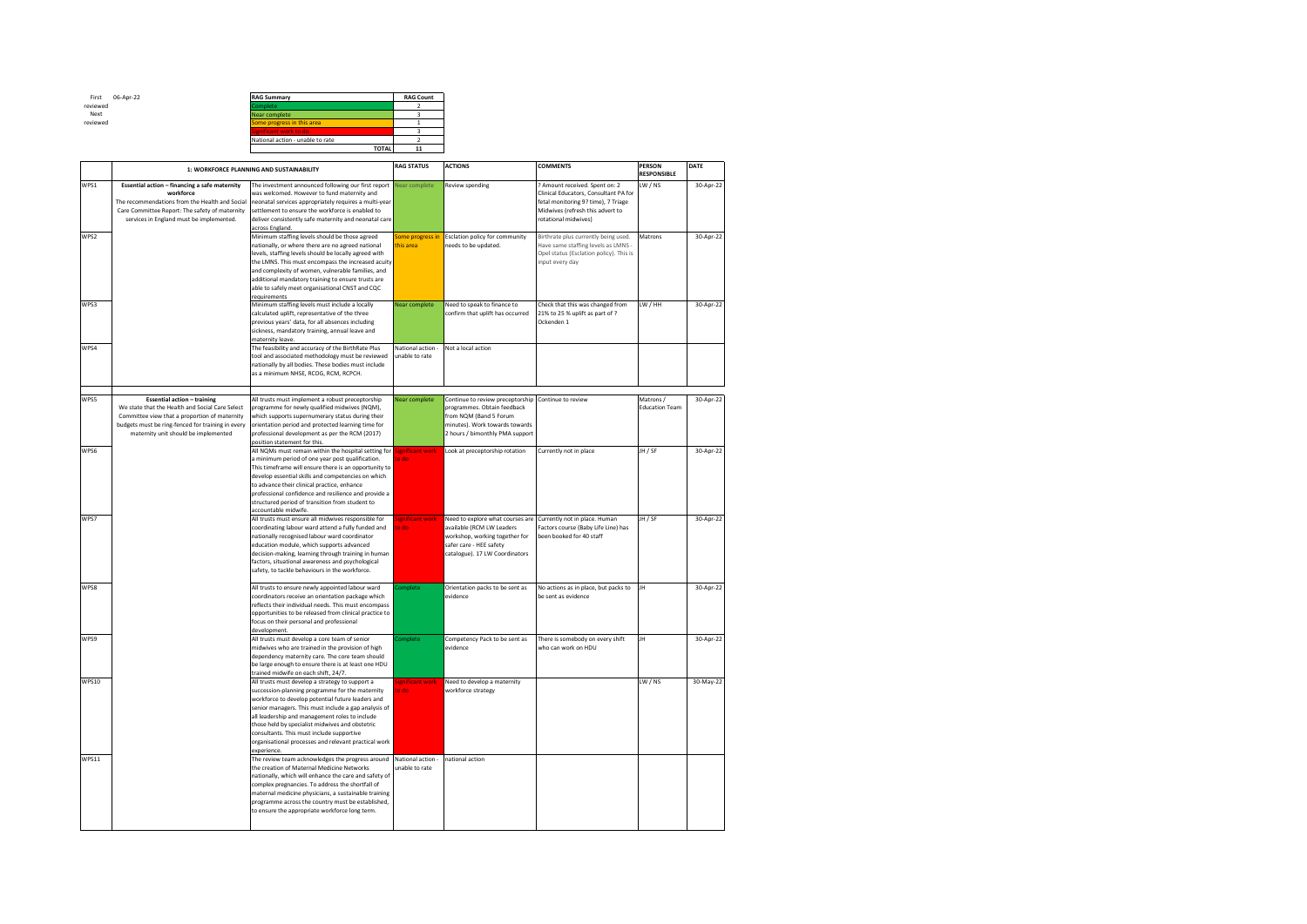| 06-Apr-22<br>First | <b>RAG Summary</b>               | <b>RAG Count</b> |
|--------------------|----------------------------------|------------------|
| reviewed           | <b>Complete</b>                  |                  |
| Next               | Near complete                    |                  |
| reviewed           | Some progress in this area       |                  |
|                    | Significant work to do           |                  |
|                    | National action - unable to rate |                  |
|                    | <b>TOTAL</b>                     |                  |

|                 | 2: SAFE STAFFING                                                                                                                                                                                                                                     |                                                                                                                                                                                                                                                                                                                                                                                                                                                                | <b>RAG STATUS</b>             | <b>ACTIONS</b>                                                                                                                    | <b>COMMENTS</b>                                                                                                                                    | <b>PERSON</b><br><b>RESPONSIBLE</b> | <b>DATE</b> |
|-----------------|------------------------------------------------------------------------------------------------------------------------------------------------------------------------------------------------------------------------------------------------------|----------------------------------------------------------------------------------------------------------------------------------------------------------------------------------------------------------------------------------------------------------------------------------------------------------------------------------------------------------------------------------------------------------------------------------------------------------------|-------------------------------|-----------------------------------------------------------------------------------------------------------------------------------|----------------------------------------------------------------------------------------------------------------------------------------------------|-------------------------------------|-------------|
| SS1             | <b>Essential action</b><br>All trusts must maintain a clear escalation and mitigation policy escalated to the services' senior management team,<br>where maternity staffing falls below the minimum staffing<br>levels for all health professionals. | When agreed staffing levels across maternity services<br>are not achieved on a day-to-day basis this should be<br>obstetric leads, the chief nurse, medical director, and<br>patient safety champion and LMS.                                                                                                                                                                                                                                                  | omplete                       | No actions required at present                                                                                                    | Currently done through Opel reporting<br>since by Trust. Continue discussions<br>about bank rates. May need to revisit<br>local Escalation Policy. | Matrons                             |             |
| SS <sub>2</sub> |                                                                                                                                                                                                                                                      | In trusts with no separate consultant rotas for<br>obstetrics and gynaecology there must be a risk<br>assessment and escalation protocol for periods of<br>competing workload. This must be agreed at board<br>level.                                                                                                                                                                                                                                          | omplete                       | No actions required                                                                                                               | Not applicable. There is a separate rota<br>for Obs & Gynae. Rotas provide evidence<br>for this                                                    | <b>NS</b>                           |             |
| SS3             |                                                                                                                                                                                                                                                      | All trusts must ensure the labour ward coordinator role<br>is recognised as a specialist job role with an<br>accompanying job description and person specification.                                                                                                                                                                                                                                                                                            | Some progress in<br>this area | Need to review job desciptions are accurate                                                                                       | JDs will be reviewed                                                                                                                               | JH.                                 | 30-Apr-22   |
| SS <sub>4</sub> |                                                                                                                                                                                                                                                      | All trusts must review and suspend if necessary the<br>existing provision and further roll out of Midwifery<br>Continuity of Carer (MCoC) unless they can<br>demonstrate staffing meets safe minimum<br>requirements on all shifts. This will preserve the safety<br>of all pregnant women and families, which is currently<br>compromised by the unprecedented pressures that<br>MCoC models place on maternity services already<br>under significant strain. | Complete                      | Do not currently run any CoC, that met the<br>definition as set out by Better Births                                              | Will review as required                                                                                                                            | LW                                  | No actions  |
| SS5             |                                                                                                                                                                                                                                                      | The reinstatement of MCoC should be withheld until<br>robust evidence is available to support its<br>reintroduction.                                                                                                                                                                                                                                                                                                                                           | Complete                      | Not applicable as we do not run any CoC teams                                                                                     | Will review as required                                                                                                                            | LW                                  | No action   |
| SS6             |                                                                                                                                                                                                                                                      | The required additional time for maternity training for<br>consultants and locally employed doctors must be<br>provided in job plans. The protected time required will<br>be in addition to that required for generic trust<br>mandatory training and reviewed as training<br>requirements change.                                                                                                                                                             | omplete                       | No actions required                                                                                                               | Training is done in SPA time                                                                                                                       | LK / NS                             | No action   |
| SS7             |                                                                                                                                                                                                                                                      | All trusts must ensure there are visible, supernumerary<br>clinical skills facilitators to support midwives in clinical<br>practice across all settings.                                                                                                                                                                                                                                                                                                       | omplete                       | No actions required                                                                                                               | 4 clincial eductors - their JDs provide<br>evidence for this                                                                                       | PBid                                | No action   |
| SS8             |                                                                                                                                                                                                                                                      | Newly appointed Band 7/8 midwives must be allocated S<br>a named and experienced mentor to support their<br>transition into leadership and management roles.                                                                                                                                                                                                                                                                                                   |                               | <b>Significant work to d</b> Will be part of maternity workforce strategy                                                         | Not currently in place. Will be<br>incorporated as part of the maternity<br>workforce strategey                                                    | LW                                  | 30-May-22   |
| SS9             |                                                                                                                                                                                                                                                      | All trusts must develop strategies to maintain bi-<br>directional robust pathways between midwifery staff in<br>the community setting and those based in the hospital<br>setting, to ensure high quality care and communication.                                                                                                                                                                                                                               | ignificant work to            | Look towards developing a rotational system for<br>community and inpatient staff. Will be part of<br>maternity workforce strategy | Not currently in place. Will be<br>incorporated as part of the maternity<br>workforce strategey                                                    | LW                                  | 30-May-22   |
| SS10            |                                                                                                                                                                                                                                                      | All trusts should follow the latest RCOG guidance on<br>managements of locums. The RCOG encourages the use<br>of internal locums and has developed practical<br>guidance with NHS England on the management of<br>locums. This includes support for locums and ensuring<br>they comply with recommended processes such as pre-<br>employment checks and appropriate induction.                                                                                 |                               | Check with Maggi                                                                                                                  |                                                                                                                                                    | PBid                                | 30-Apr-22   |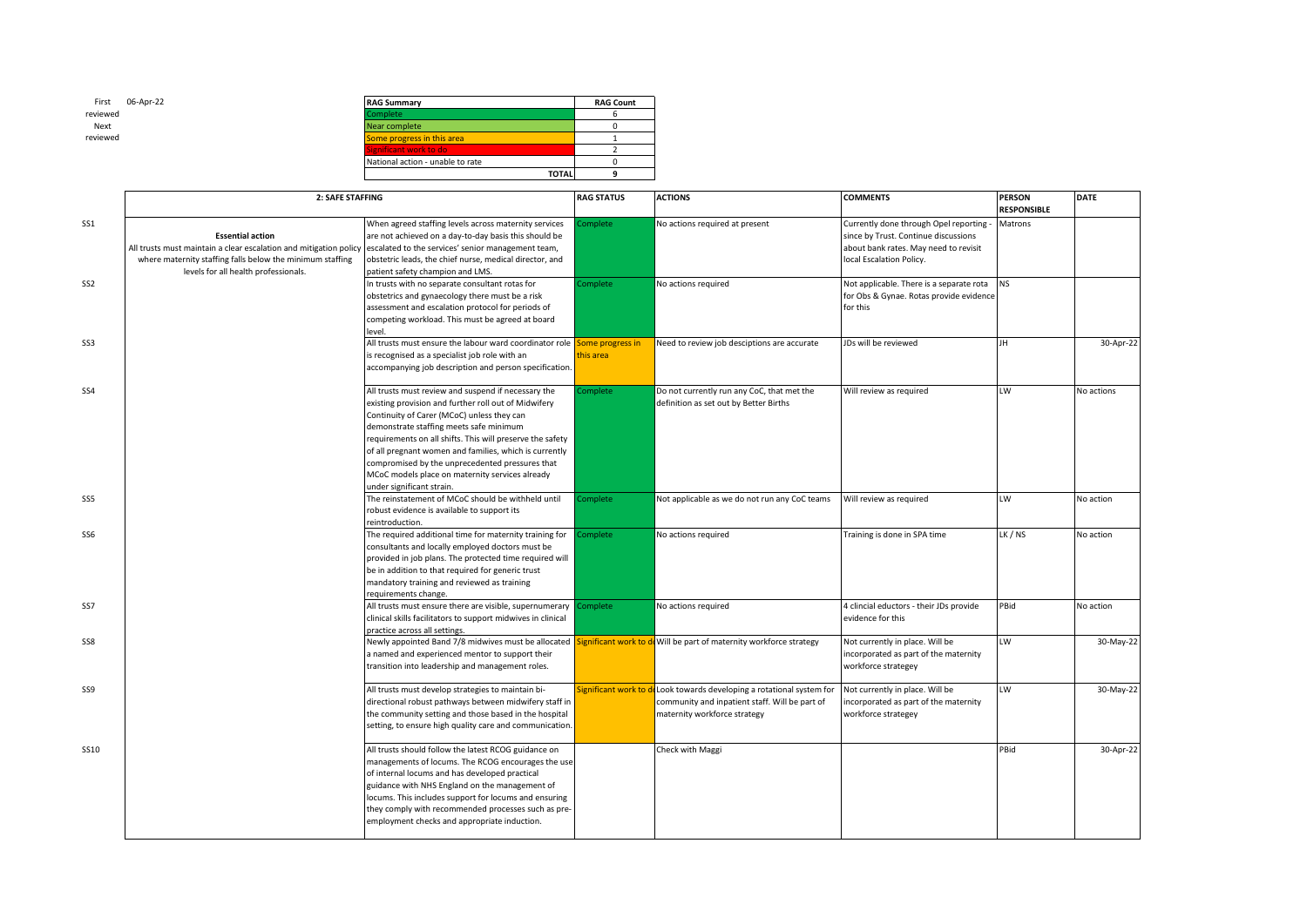| 06-Apr-22<br>First | <b>RAG Summary</b>               |              | <b>RAG Count</b> |
|--------------------|----------------------------------|--------------|------------------|
| reviewed           | Complete                         |              |                  |
| Next               | Near complete                    |              |                  |
| reviewed           | Some progress in this area       |              |                  |
|                    | Significant work to do           |              |                  |
|                    | National action - unable to rate |              |                  |
|                    |                                  | <b>TOTAL</b> |                  |

|                 | 3: ESCALATION AND ACCOUNTABILITY                                                                                                                                                                                      |                                                                                                                                                                                                                                                         | <b>RAG STATUS</b> | <b>ACTIONS</b>                               | <b>COMMENTS</b>                                                                                          | <b>PERSON</b><br><b>RESPONSIBLE</b> | <b>DATE</b>            |
|-----------------|-----------------------------------------------------------------------------------------------------------------------------------------------------------------------------------------------------------------------|---------------------------------------------------------------------------------------------------------------------------------------------------------------------------------------------------------------------------------------------------------|-------------------|----------------------------------------------|----------------------------------------------------------------------------------------------------------|-------------------------------------|------------------------|
| <b>E&amp;A1</b> | <b>Essential action</b><br>Staff must be able to escalate concerns if<br>necessary.<br>There must be clear processes for ensuring<br>that obstetric units are staffed by<br>appropriately trained staff at all times. | All trusts must develop and maintain a<br>conflict of clinical opinion policy to<br>support staff members in being able to<br>escalate their clinical concerns regarding<br>a woman's care in case of disagreement<br>between healthcare professionals. | to do             | <b>Significant work</b> Need to develop this | Not currently in place                                                                                   | NS / RK / RT / HB                   | 30-May-22              |
| <b>E&amp;A2</b> | If not resident there must be clear guidelines obstetrician (non-consultant) is managing<br>for when a consultant obstetrician should<br>attend.                                                                      | When a middle grade or trainee<br>the maternity service without direct<br>consultant presence trusts must have an<br>assurance mechanism to ensure the<br>middle grade or trainee is competent for<br>this role.                                        | Complete          | No actions required at present               | Evident on rota                                                                                          | NS.                                 | no actions<br>required |
| <b>E&amp;A3</b> |                                                                                                                                                                                                                       | Trusts should aim to increase resident<br>consultant obstetrician presence where<br>this is achievable.                                                                                                                                                 | Complete          | No actions required at present               | Already in place - see rota                                                                              | <b>NS</b>                           | no actions<br>required |
| <b>E&amp;A4</b> |                                                                                                                                                                                                                       | There must be clear local guidelines for<br>when consultant obstetricians'<br>attendance is mandatory within the unit.                                                                                                                                  | Near complete     | Need to check which guideline this is        | This is in place - but need to check<br>which guideline it is in and make<br>sure everyone aware of this | LK / PBid                           | 30-May-22              |
| <b>E&amp;A5</b> |                                                                                                                                                                                                                       | There must be clear local guidelines<br>detailing when the consultant<br>obstetrician and the midwifery manager<br>on-call should be informed of activity<br>within the unit.                                                                           | Complete          | No actions required at present               | This is in escalation policy                                                                             | LW / NS                             | no actions<br>required |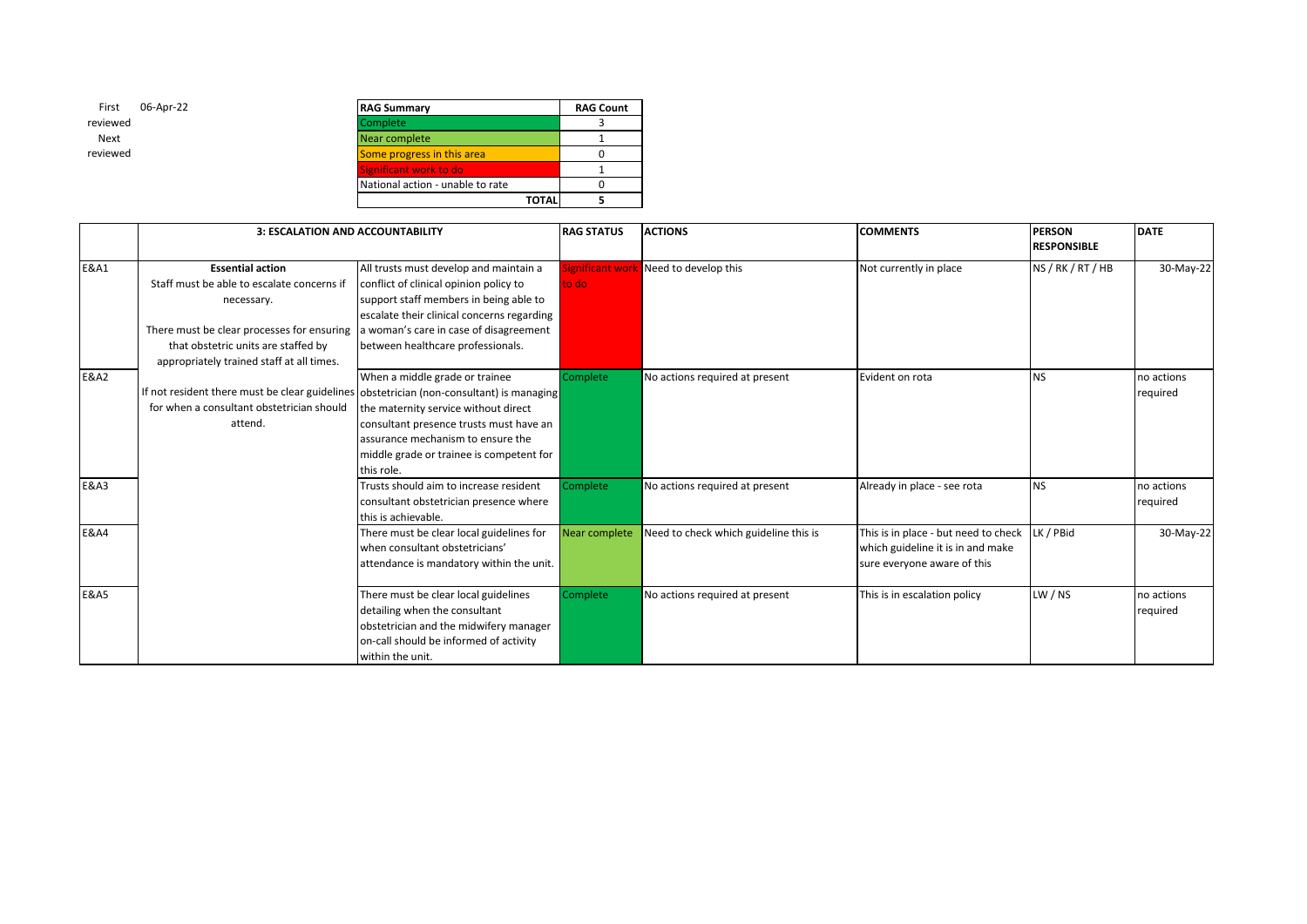| First<br>06-Apr-22 | <b>RAG Summary</b>               | <b>RAG Count</b> |
|--------------------|----------------------------------|------------------|
| reviewed           | <b>Complete</b>                  |                  |
| Next               | Near complete                    |                  |
| reviewed           | Some progress in this area       |                  |
|                    | Significant work to do           |                  |
|                    | National action - unable to rate |                  |
|                    | <b>TOTAL</b>                     |                  |
|                    |                                  |                  |

|                  |                                                                                                                                                                         | 4: CLINICAL GOVERNANCE - LEADERSHIP                                                                                                                                                                                                                                                                                         | <b>RAG STATUS</b>                    | <b>ACTIONS</b>                                                                                                                                | <b>COMMENTS</b>                                                                                                                               | <b>PERSON</b><br><b>RESPONSIBLE</b> | <b>DATE</b>            |
|------------------|-------------------------------------------------------------------------------------------------------------------------------------------------------------------------|-----------------------------------------------------------------------------------------------------------------------------------------------------------------------------------------------------------------------------------------------------------------------------------------------------------------------------|--------------------------------------|-----------------------------------------------------------------------------------------------------------------------------------------------|-----------------------------------------------------------------------------------------------------------------------------------------------|-------------------------------------|------------------------|
| CGL1             | <b>Essential action</b><br>Trust boards must have oversight of the quality<br>and performance of their maternity services.<br>In all maternity services the Director of | Trust boards must work together with maternity<br>departments to develop regular progress and<br>exception reports, assurance reviews and<br>regularly review the progress of any maternity<br>improvement and transformation plans.                                                                                        | Complete                             | Already embedded                                                                                                                              | Already embedded Regularly<br>report (monthly) through Q&S                                                                                    | LW / HH / NS                        | no actions<br>required |
| CGL <sub>2</sub> | Midwifery and Clinical Director for obstetrics<br>must be jointly operationally responsible and<br>accountable for the maternity governance<br>systems.                 | All maternity service senior leadership teams<br>must use appreciative inquiry to complete the<br>National Maternity Self-Assessment Tool if not<br>previously done. A comprehensive report of their<br>self-assessment including governance structures<br>and any remedial plans must be shared with their<br>trust board. | Complete                             | LW to send to PBid to provide<br>evidence for this                                                                                            | Already done.                                                                                                                                 | W.                                  | 30-Apr                 |
| CGL <sub>3</sub> |                                                                                                                                                                         | Every trust must ensure they have a patient<br>safety specialist, specifically dedicated to<br>maternity services.                                                                                                                                                                                                          | Complete                             | Need to ensure that this post is<br>retained                                                                                                  | RT in post                                                                                                                                    | W.                                  | 30-Apr-22              |
| CGL4             |                                                                                                                                                                         | All clinicians with responsibility for maternity<br>governance must be given sufficient time in their<br>job plans to be able to engage effectively with<br>their management responsibilities.                                                                                                                              | Near complete                        | JD and action plan for LK                                                                                                                     | LK is risk lead, but need to<br>ensure this is reflected in JD                                                                                | NS.                                 | 30-Apr-22              |
| CGL5             |                                                                                                                                                                         | All trusts must ensure that those individuals<br>leading maternity governance teams are trained<br>in human factors, causal analysis and family<br>engagement.                                                                                                                                                              | Significant work<br>to do            | CC to do a session on listening to<br>women in July 22 QIHD. R&G team<br>to attend BabyLife life Investigation<br>Training over coming months | Human Factors training has been LW / NS / PBid<br>booked, Causal analysis training<br>has been booked. Need to<br>explore 'family engagement' |                                     | 30-Jul-22              |
| CGL6             |                                                                                                                                                                         | All maternity services must ensure there are<br>midwifery and obstetric co-leads for developing<br>guidelines. The midwife co-lead must be of a<br>senior level, such as a consultant midwife, who<br>can drive the guideline agenda and have links<br>with audit and research.                                             | <b>Some progress</b><br>in this area | Need to explore CM role with<br>guidelines                                                                                                    | Check PCEG committee required CC / PBid<br>attendees                                                                                          |                                     | 30-May-22              |
| CGL7             |                                                                                                                                                                         | All maternity services must ensure they have<br>midwifery and obstetric co-leads for audits.                                                                                                                                                                                                                                | Significant work<br>to do            | Need to explore Consultant Midwife No current midwifery co-lead for<br>role with audits                                                       | audits                                                                                                                                        | CC / MG / AB<br>(Research Lead)     | 30-May-22              |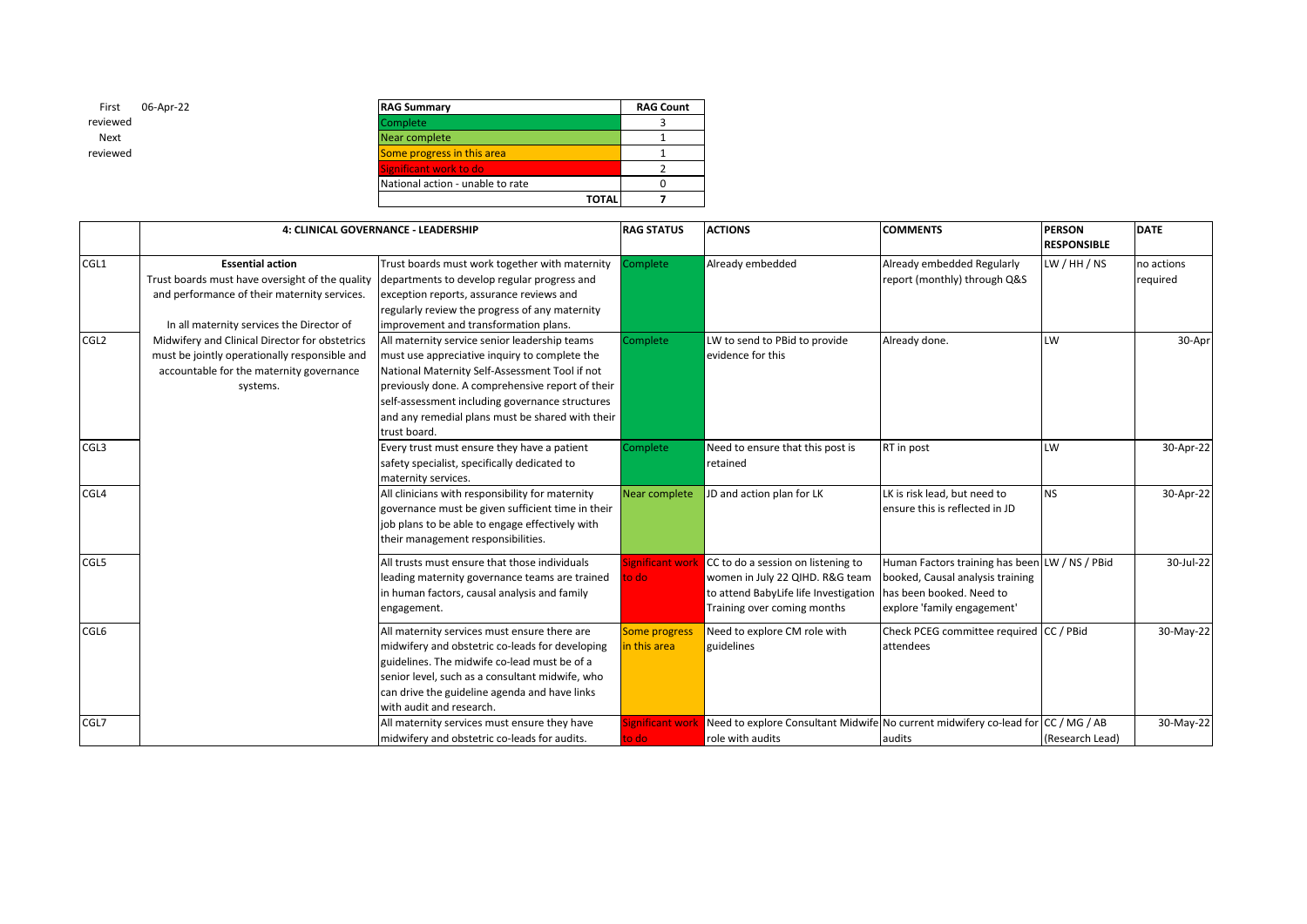| 06-Apr-22 | <b>RAG Summary</b>               |              | <b>RAG Count</b> |
|-----------|----------------------------------|--------------|------------------|
|           | Complete                         |              |                  |
|           | Near complete                    |              |                  |
|           | Some progress in this area       |              |                  |
|           | Significant work to do           |              |                  |
|           | National action - unable to rate |              |                  |
|           |                                  | <b>TOTAL</b> |                  |

|                  |                                                                                                                                                                           | 5: CLINICAL GOVERNANCE - INCIDENT INVESTIGATION AND COMPLAINTS                                                                                                                                           | <b>RAG STATUS</b>                 | <b>ACTIONS</b>                                                                                                   | <b>COMMENTS</b>                                                                                        | <b>PERSON</b><br><b>RESPONSIBLE</b> | <b>DATE</b> |
|------------------|---------------------------------------------------------------------------------------------------------------------------------------------------------------------------|----------------------------------------------------------------------------------------------------------------------------------------------------------------------------------------------------------|-----------------------------------|------------------------------------------------------------------------------------------------------------------|--------------------------------------------------------------------------------------------------------|-------------------------------------|-------------|
| CGI1             | <b>Essential action</b><br>Incident investigations must be<br>meaningful for families and staff and<br>lessons must be learned and<br>implemented in practice in a timely | All maternity governance teams must ensure<br>the language used in investigation reports is<br>easy to understand for families, for example<br>ensuring any medical terms are explained in lay<br>terms. | Some progress<br>this area        | Lay terms to be included with SI / local<br>investigation reviews                                                | Work in this area underway following<br>recent debriefs. Lay terms always used in<br>debrief sesssions | PBid                                | 30-Apr-22   |
| CGI <sub>2</sub> | manner.                                                                                                                                                                   | Lessons from clinical incidents must inform<br>delivery of the local multidisciplinary training<br>plan.                                                                                                 | Complete                          | No actions required as this is<br>embedded within the unit                                                       | Trolley dashes. Incorporate lessions<br>learned form incients in different ways etc                    | <b>Education Team</b>               | No actions  |
| CG <sub>13</sub> |                                                                                                                                                                           | Actions arising from a serious incident<br>investigation which involve a change in practice<br>must be audited to ensure a change in practice<br>has occurred.                                           | <b>Some progress</b><br>this area | <b>Check with MG what audits have been</b><br>conducted and the results of these                                 | Need to demonstrate this                                                                               | PBi                                 | 30-May-22   |
| CGI4             |                                                                                                                                                                           | Change in practice arising from an SI<br>investigation must be seen within 6 months<br>after the incident occurred.                                                                                      | Near complete                     | Revisit action plans to ensure these are HSIB reprots can take over 6 months<br>up do date                       |                                                                                                        | PBid                                | 30-May-22   |
| CGI5             |                                                                                                                                                                           | All trusts must ensure that complaints which<br>meet SI threshold must be investigated as such.                                                                                                          | <b>Complete</b>                   | no actions required at present                                                                                   | Continual review of complaints.                                                                        | LW                                  | No actions  |
| CGI <sub>6</sub> |                                                                                                                                                                           | All maternity services must involve service users Significant work<br>(ideally via their MVP) in developing complaints to do<br>response processes that are caring and<br>transparent.                   |                                   | Take compliants process to MVP and<br>ask for their input                                                        | MVP not currently involved with<br>complaints process                                                  | <b>CC</b>                           | 30-May-22   |
| CGI7             |                                                                                                                                                                           | Complaints themes and trends must be<br>monitored by the maternity governance team.                                                                                                                      | Near complete                     | Formalise Compliants working group to<br>iinclude all areas (currently inpatients<br>only). Develop action plans | Complaints working group recently<br>established                                                       | <b>JH</b>                           | 30-May-22   |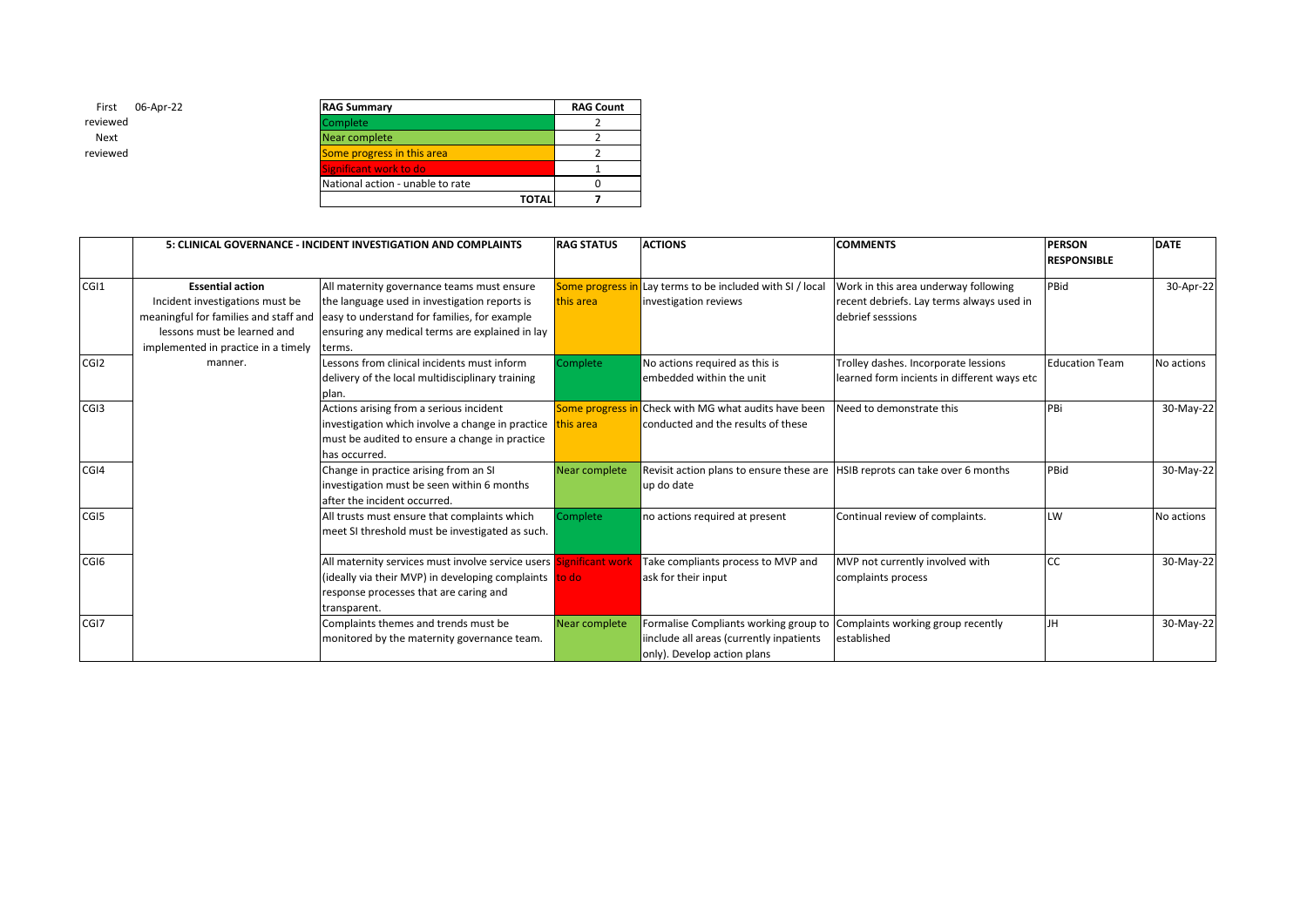| 06-Apr-22 | <b>RAG Summary</b>               | <b>RAG Count</b> |
|-----------|----------------------------------|------------------|
|           | Complete                         |                  |
|           | Near complete                    |                  |
|           | Some progress in this area       |                  |
|           | Significant work to do           |                  |
|           | National action - unable to rate |                  |
|           |                                  | <b>TOTAL</b>     |

|     |                                                                             | <b>6: LEARNING FROM MATERNAL DEATHS</b>              | <b>RAG STATUS</b> | <b>ACTIONS</b>           | <b>COMMENTS</b>            | <b>PERSON</b>      | <b>DATE</b>    |
|-----|-----------------------------------------------------------------------------|------------------------------------------------------|-------------------|--------------------------|----------------------------|--------------------|----------------|
|     |                                                                             |                                                      |                   |                          |                            | <b>RESPONSIBLE</b> |                |
| MD1 | <b>Essential action</b>                                                     | NHS England and Improvement must work together       | National action - | Not local action         |                            |                    |                |
|     | Nationally all maternal post-mortem                                         | with the Royal Colleges and the Chief Coroner for    | unable to rate    |                          |                            |                    |                |
|     | examinations must be conducted by a                                         | England and Wales to ensure that this is provided in |                   |                          |                            |                    |                |
|     | pathologist who is an expert in maternal                                    | any case of a maternal death                         |                   |                          |                            |                    |                |
| MD2 | physiology and pregnancy related pathologies.                               | This joint review panel/investigation must have an   | Complete          | No actions - embedded in | All maternal deaths        | LW / NS            | <b>No</b>      |
|     |                                                                             | independent chair, must be aligned with local and    |                   | practice                 | reported to HSIB / MBBRACE |                    | <b>actions</b> |
|     | In the case of a maternal death a joint review                              | regional staff and seek external clinical expert     |                   |                          |                            |                    |                |
|     | panel/investigation of all services involved in the opinion where required. |                                                      |                   |                          |                            |                    |                |
| MD3 | care must include representation from all                                   | Learning from this review must be introduced into    | <b>Complete</b>   | No actions - embedded in | Q&S meeting minutes        | PBid               | <b>No</b>      |
|     | applicable hospitals/clinical settings                                      | clinical practice within 6 months of the completion  |                   | practice                 |                            |                    | actions        |
|     |                                                                             | of the panel. The learning must also be shared       |                   |                          |                            |                    |                |
|     |                                                                             | across the LMS.                                      |                   |                          |                            |                    |                |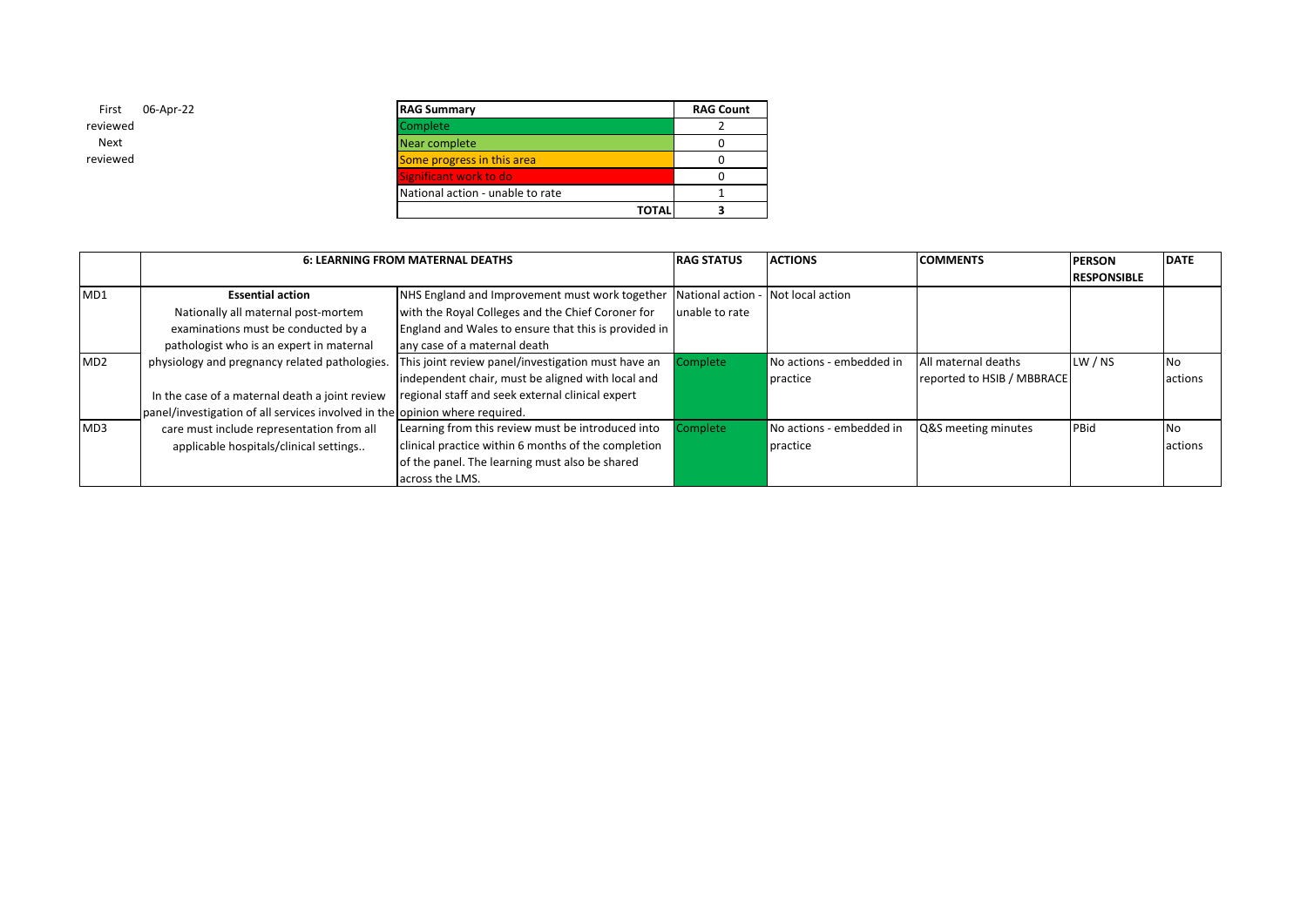| 06-Apr-22 | <b>RAG Summary</b>               |              | <b>RAG Count</b> |
|-----------|----------------------------------|--------------|------------------|
|           | Complete                         |              |                  |
|           | Near complete                    |              |                  |
|           | Some progress in this area       |              |                  |
|           | Significant work to do           |              |                  |
|           | National action - unable to rate |              |                  |
|           |                                  | <b>TOTAL</b> |                  |

|                  |                                                                                                                                                                                                                                     | 7: MULTIDISCIPLINARY TRAINING                                                                                                                                                                                                                                                                                                                                            | <b>RAG STATUS</b>             | <b>ACTIONS</b>                                                                                                             | <b>COMMENTS</b>                                                                                                                                       | <b>PERSON</b><br><b>RESPONSIBLE</b> | <b>DATE</b> |
|------------------|-------------------------------------------------------------------------------------------------------------------------------------------------------------------------------------------------------------------------------------|--------------------------------------------------------------------------------------------------------------------------------------------------------------------------------------------------------------------------------------------------------------------------------------------------------------------------------------------------------------------------|-------------------------------|----------------------------------------------------------------------------------------------------------------------------|-------------------------------------------------------------------------------------------------------------------------------------------------------|-------------------------------------|-------------|
| MDT1             | <b>Essential action</b><br>Staff who work together must train together working within maternity should attend<br>Staff should attend regular mandatory<br>training and rotas. Job planning needs to<br>ensure all staff can attend. | All members of the multidisciplinary team<br>regular joint training, governance and audit<br>events. Staff should have allocated time in<br>job plans to ensure attendance, which must<br>be monitored.                                                                                                                                                                  | Some progress in<br>this area | CC to discuss QIHD with MG and how<br>to increase midwife attendance                                                       | MDT training in place (PROMPT). MDT<br>governance meetings. Audit event lacking<br>in MDT attendance. Midwives are not able<br>to attend QIHD events. | CC / MG                             | 30-May-22   |
| MDT <sub>2</sub> | Clinicians must not work on labour ward<br>without appropriate regular CTG training and teaching programme at all trusts.                                                                                                           | Multidisciplinary training must integrate the<br>local handover tools (such as SBAR) into the                                                                                                                                                                                                                                                                            | Significant work<br>to do l   | Need to incorporate local handover<br>tools into training programmes                                                       | SBAR audited, but not currently on<br>training programme                                                                                              | <b>Education Team</b>               | 30-May-22   |
| MDT3             | emergency skills training                                                                                                                                                                                                           | All trusts must mandate annual human factor Significant work<br>training for all staff working in a maternity<br>setting; this should include the principles of<br>psychological safety and upholding civility in<br>the workplace, ensuring staff are enabled to<br>escalate clinical concerns. The content of<br>human factor training must be agreed with<br>the LMS. | to dol                        | Need to incorporate this. Human<br>Factors course needs to be put on ESR<br>mandatory training programme                   | Human Factors is shown in PROMPT. To<br>explore Team Steps training package to<br>train 'train the trainers'                                          | LW / JH                             | 30-May-22   |
| MDT4             |                                                                                                                                                                                                                                     | There must be regular multidisciplinary skills Complete<br>drills and on-site training for the<br>management of common obstetric<br>emergencies including haemorrhage,<br>hypertension and cardiac arrest and the<br>deteriorating patient.                                                                                                                              |                               | No actions as this is embedded in<br>practice                                                                              |                                                                                                                                                       | <b>Education Team</b>               | No actions  |
| MDT5             |                                                                                                                                                                                                                                     | There must be mechanisms in place to<br>support the emotional and psychological<br>needs of staff, at both an individual and<br>team level, recognising that well supported<br>staff teams are better able to consistently<br>deliver kind and compassionate care.                                                                                                       | Significant work<br>to do     | Need to Review PMA process. Embed<br>AQUIP model. Embed 'Just Culture'.<br>Freedom to speak up. Mental health<br>first aid | Need to revisist this                                                                                                                                 | LW                                  | 30-Jun-22   |
| MDT6             |                                                                                                                                                                                                                                     | Systems must be in place in all trusts to<br>ensure that all staff are trained and up to<br>date in CTG and emergency skills.                                                                                                                                                                                                                                            | Complete                      | No further actions as systems in place<br>for Midwives                                                                     | Bank bans if training not valid / MWs not<br>able to work on LW if not CTG trained                                                                    | <b>Matrons</b>                      | 30-May-22   |
| MDT7             |                                                                                                                                                                                                                                     | Clinicians must not work on labour wards or<br>provide intrapartum care in any location<br>without appropriate regular CTG training and<br>emergency skills training. This must be<br>mandatory.                                                                                                                                                                         | Some progress in<br>this area | Check doctors are up to date                                                                                               |                                                                                                                                                       | NS / Matrons                        | 30-May-22   |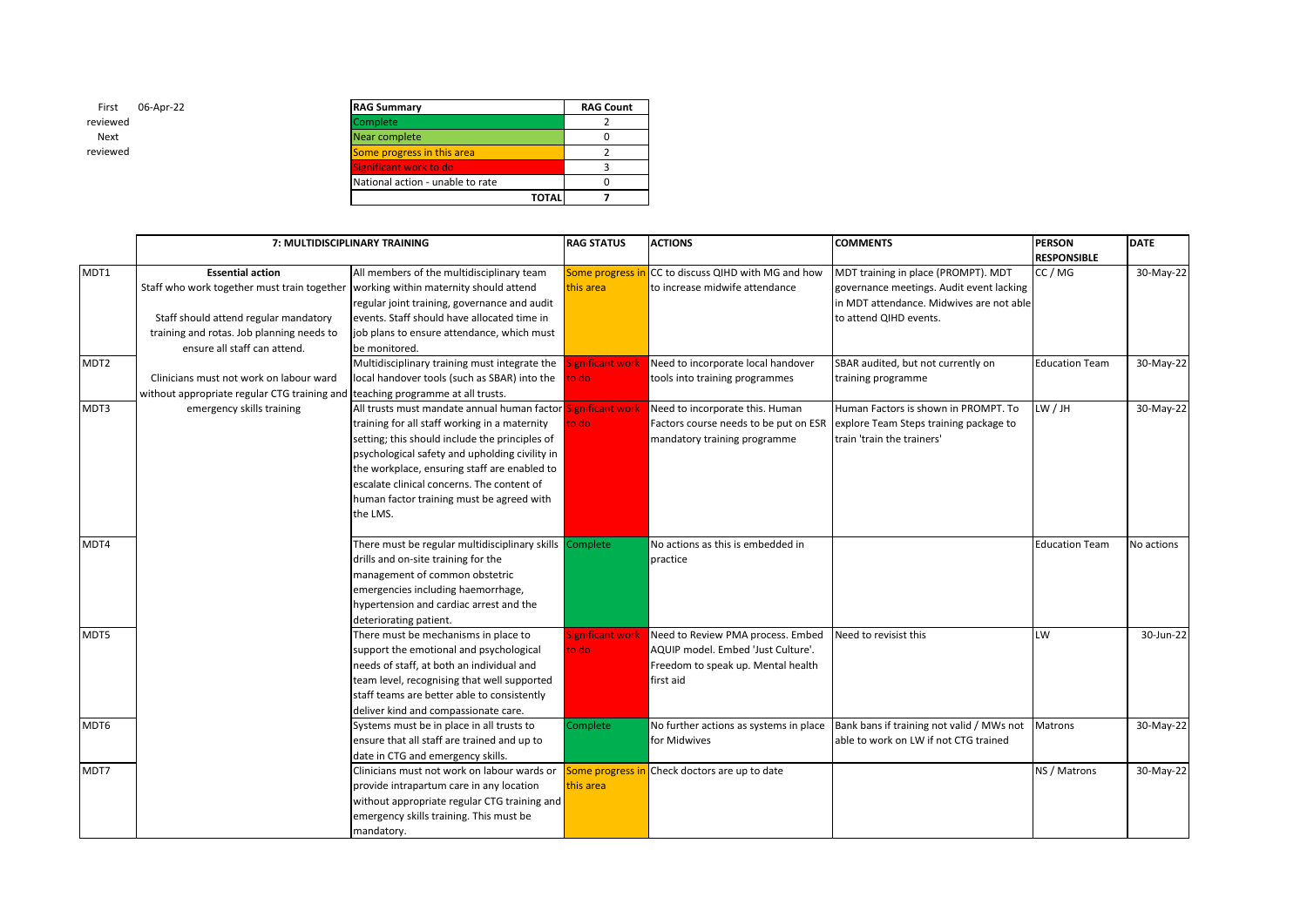| 06-Apr-22 | <b>RAG Summary</b>               | <b>RAG Count</b> |
|-----------|----------------------------------|------------------|
|           | Complete                         |                  |
|           | Near complete                    |                  |
|           | Some progress in this area       |                  |
|           | Significant work to do           |                  |
|           | National action - unable to rate |                  |
|           | <b>TOTAL</b>                     |                  |

|       |                                                                                      | <b>8: COMPLEX ANTENATAL CARE</b>                                                               | <b>RAG STATUS</b>    | <b>ACTIONS</b>                                      | <b>COMMENTS</b>              | <b>PERSON</b>      | <b>DATE</b> |
|-------|--------------------------------------------------------------------------------------|------------------------------------------------------------------------------------------------|----------------------|-----------------------------------------------------|------------------------------|--------------------|-------------|
|       |                                                                                      |                                                                                                |                      |                                                     |                              | <b>RESPONSIBLE</b> |             |
| CANC1 | <b>Essential action</b>                                                              | Women with pre-existing medical disorders,                                                     | Significant work     | Protected time required. Need No preconception care |                              | <b>NS</b>          | 30-Jun-22   |
|       |                                                                                      | Local Maternity Systems, Maternal Medicine   including cardiac disease, epilepsy, diabetes and | to do                | to work with Primary Care                           |                              |                    |             |
|       | Networks and trusts must ensure that women chronic hypertension, must have access to |                                                                                                |                      |                                                     |                              |                    |             |
|       | have access to pre-conception care.                                                  | preconception care with a specialist familiar in                                               |                      |                                                     |                              |                    |             |
|       |                                                                                      | managing that disorder and who understands the                                                 |                      |                                                     |                              |                    |             |
|       | Trusts must provide services for women with limpact that pregnancy may have.         |                                                                                                |                      |                                                     |                              |                    |             |
| CANC2 | multiple pregnancy in line with national                                             | Trusts must have in place specialist antenatal                                                 | <b>Some progress</b> | Explore possibility of                              | Dedicated Consultant, but JH |                    | 30-May-22   |
|       | guidance.                                                                            | clinics dedicated to accommodate women with                                                    | in this area         | dedicated midwife for this                          | no dedicated MW              |                    |             |
|       |                                                                                      | multifetal pregnancies. They must have a                                                       |                      | service - ? Business Case                           |                              |                    |             |
|       | Trusts must follow national guidance for                                             | dedicated consultant and have dedicated                                                        |                      | written                                             |                              |                    |             |
|       | managing women with diabetes and                                                     | specialist midwifery staffing. These                                                           |                      |                                                     |                              |                    |             |
|       | hypertension in pregnancy.                                                           | recommendations are supported by the NICE                                                      |                      |                                                     |                              |                    |             |
|       |                                                                                      | Guideline Twin and Triplet Pregnancies 2019.                                                   |                      |                                                     |                              |                    |             |
| CANC3 |                                                                                      | NICE Diabetes and Pregnancy Guidance 2020                                                      | Complete             | No actions required as                              | Systems in place -           | <b>NS</b>          | No actions  |
|       |                                                                                      | should be followed when managing all pregnant                                                  |                      | embedded in practice                                | Guideline                    |                    |             |
|       |                                                                                      | women with pre-existing diabetes and gestational                                               |                      |                                                     |                              |                    |             |
|       |                                                                                      | diabetes.                                                                                      |                      |                                                     |                              |                    |             |
| CANC4 |                                                                                      | When considering and planning delivery for                                                     | Complete             | No actions required as                              | Systems in place for this    | <b>NS</b>          | No actions  |
|       |                                                                                      | women with diabetes, clinicians should present                                                 |                      | embedded in practice                                |                              |                    |             |
|       |                                                                                      | women with evidence-based advice as well as                                                    |                      |                                                     |                              |                    |             |
|       |                                                                                      | relevant national recommendations.                                                             |                      |                                                     |                              |                    |             |
|       |                                                                                      | Documentation of these joint discussions must be                                               |                      |                                                     |                              |                    |             |
|       |                                                                                      | made in the woman's maternity records.                                                         |                      |                                                     |                              |                    |             |
| CANC5 |                                                                                      | Trusts must develop antenatal services for the                                                 | Complete             | No actions required as                              | Systems in palce -           | <b>NS</b>          | No actions  |
|       |                                                                                      | care of women with chronic hypertension.                                                       |                      | embedded in practice                                | Guideline in place           |                    |             |
|       |                                                                                      | Women who are identified with chronic                                                          |                      |                                                     |                              |                    |             |
|       |                                                                                      | hypertension must be seen in a specialist                                                      |                      |                                                     |                              |                    |             |
|       |                                                                                      | consultant clinic to evaluate and discuss risks and                                            |                      |                                                     |                              |                    |             |
|       |                                                                                      | benefits to treatment. Women must be                                                           |                      |                                                     |                              |                    |             |
|       |                                                                                      | commenced on Aspirin 75-150mg daily, from 12                                                   |                      |                                                     |                              |                    |             |
|       |                                                                                      | weeks gestation in accordance with the NICE                                                    |                      |                                                     |                              |                    |             |
|       |                                                                                      | Hypertension and Pregnancy Guideline (2019).                                                   |                      |                                                     |                              |                    |             |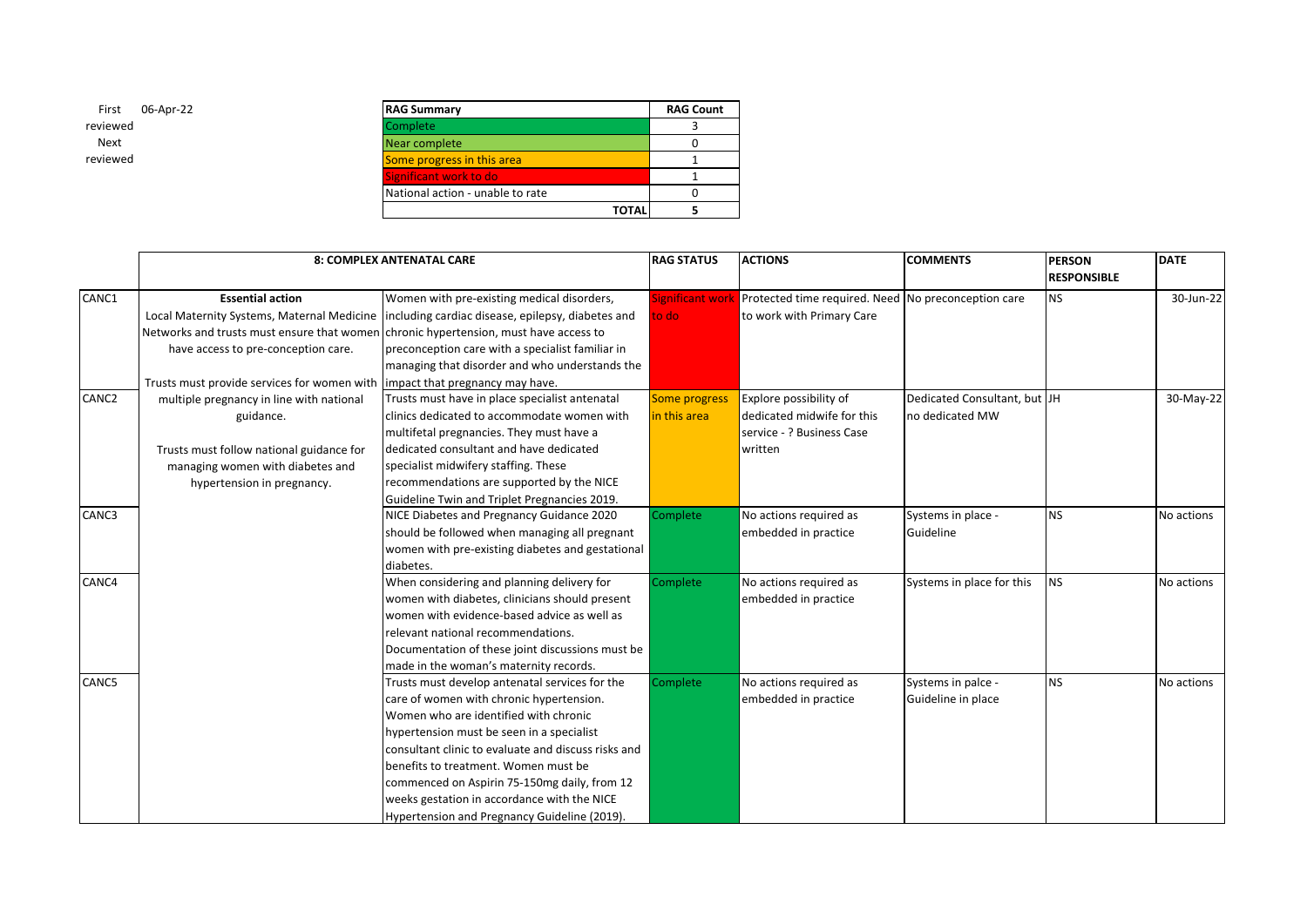| First    | 06-Apr-22 |
|----------|-----------|
| reviewed |           |
| Next     |           |
| reviewed |           |
|          |           |

| First<br>06-Apr-22 | <b>RAG Summary</b>               | <b>RAG Count</b> |
|--------------------|----------------------------------|------------------|
| viewed             | Complete                         |                  |
| Next               | Near complete                    |                  |
| viewed             | Some progress in this area       |                  |
|                    | Significant work to do           |                  |
|                    | National action - unable to rate |                  |
|                    | <b>TOTAL</b>                     |                  |

|                  |                                                                                                                                  | 9: PRETERM BIRTH                                                                                                                                                                                                                                                    | <b>RAG STATUS</b> | <b>ACTIONS</b>                                                                    | <b>COMMENTS</b>                                                            | <b>PERSON</b><br><b>RESPONSIBLE</b> | <b>DATE</b> |
|------------------|----------------------------------------------------------------------------------------------------------------------------------|---------------------------------------------------------------------------------------------------------------------------------------------------------------------------------------------------------------------------------------------------------------------|-------------------|-----------------------------------------------------------------------------------|----------------------------------------------------------------------------|-------------------------------------|-------------|
| PTB1             | <b>Essential action</b><br>the management of women at high risk of                                                               | Senior clinicians must be involved in counselling<br>The LMNS, commissioners and trusts must work   women at high risk of very preterm birth, especially<br>collaboratively to ensure systems are in place for when pregnancies are at the thresholds of viability. | Complete          | No actions as embedded in<br>practie                                              | Pre-term clinic. Pre term<br>labour guideline. 22 week<br>pathway in place | <b>NS</b>                           | no actions  |
| PTB <sub>2</sub> | preterm birth.<br>Trusts must implement NHS Saving Babies Lives   that should be undertaken dependent on the<br>Version 2 (2019) | Women and their partners must receive expert<br>advice about the most appropriate fetal monitoring<br>gestation of their pregnancies and what mode of<br>delivery should be considered.                                                                             | Near complete     | Check guideline that this is there.                                               | In pratice, but need to<br>Icheck was is written in<br>guideline           | PBid                                | 30-Apr-22   |
| PTB3             |                                                                                                                                  | Discussions must involve the local and tertiary<br>neonatal teams so parents understand the chances<br>of neonatal survival and are aware of the risks of<br>possible associated disability.                                                                        | Complete          | No actions as embedded in<br>practie                                              | Covered on 27 week<br>pathway                                              | NS/PB                               | no actions  |
| PTB4             |                                                                                                                                  | There must be a continuous audit process to review Significant work<br>all in utero transfers and cases where a decision is<br>made not to transfer to a Level 3 neonatal unit and<br>when delivery subsequently occurs in the local unit.                          | to do             | Continuous audit to be put in<br>place with Audit lead and Labour<br>Ward Manager | Ad hoc audits conducted,<br>need to put in place<br>continuous ones        | MG / ZS                             | 30-May-22   |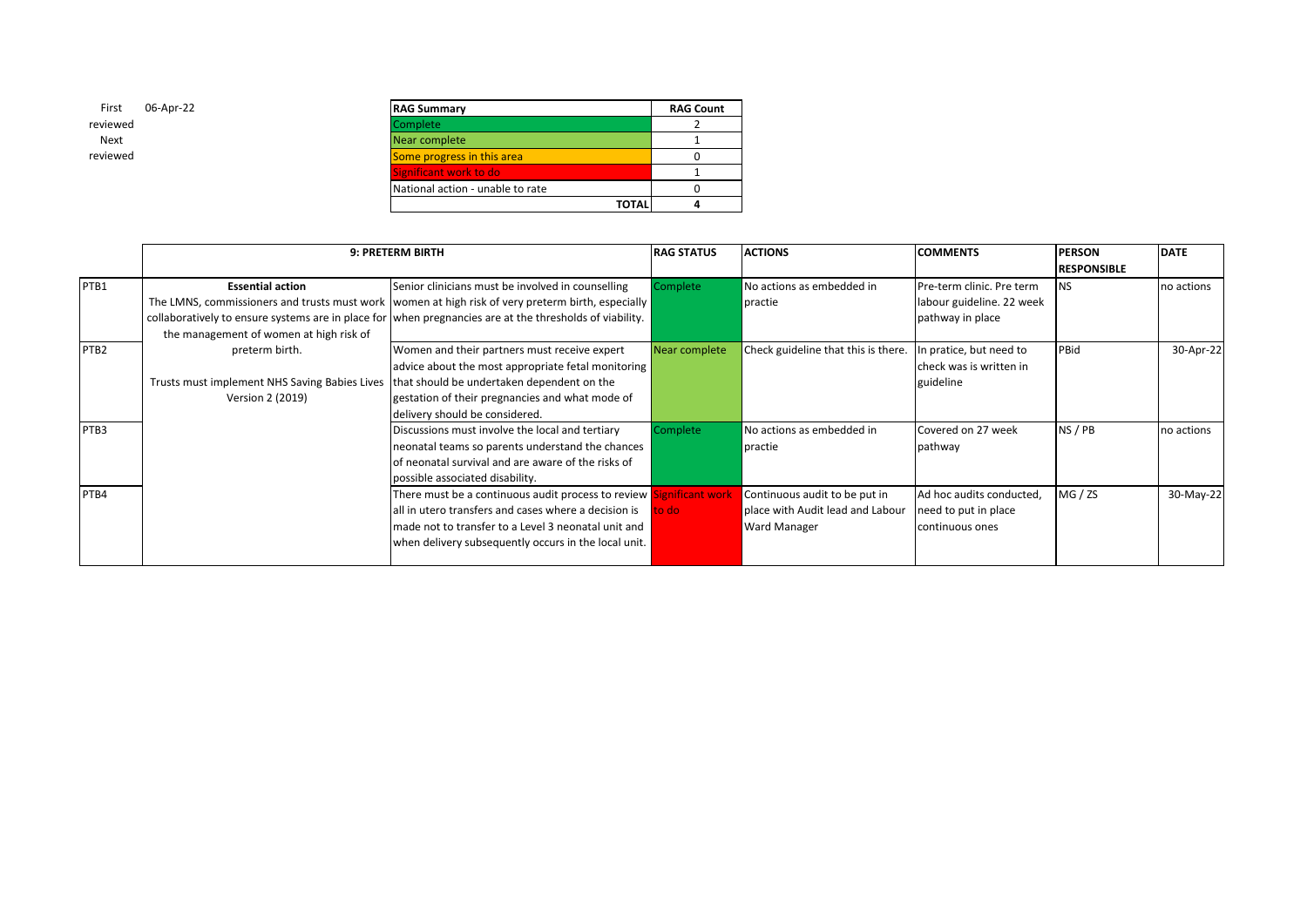| 06-Apr-22 | <b>RAG Summary</b>               |              | <b>RAG Count</b> |
|-----------|----------------------------------|--------------|------------------|
|           | <b>Complete</b>                  |              |                  |
|           | Near complete                    |              |                  |
|           | Some progress in this area       |              |                  |
|           | Significant work to do           |              |                  |
|           | National action - unable to rate |              |                  |
|           |                                  | <b>TOTAL</b> |                  |

|                 |                                                    | <b>10: LABOUR AND BIRTH</b>                                           | <b>RAG STATUS</b>       | <b>ACTIONS</b>                     | <b>COMMENTS</b>                                                           | PERSON RESPONSIBLE DATE |            |
|-----------------|----------------------------------------------------|-----------------------------------------------------------------------|-------------------------|------------------------------------|---------------------------------------------------------------------------|-------------------------|------------|
| L&B1            | <b>Essential action</b>                            | All women must undergo a full clinical assessment when                | Complete                | No actions required as embedded    | Women have full clinical assessment                                       | LW / NS                 | No actions |
|                 | Women who choose birth outside a hospital          | presenting in early or established labour. This must                  |                         | in practice                        | when present in early / established                                       |                         |            |
|                 | setting must receive accurate advice with regards  | include a review of any risk factors and consideration of             |                         |                                    | labour. Can audit Triage / BSOTS if                                       |                         |            |
|                 | to transfer times to an obstetric unit should this | whether any complicating factors have arisen which                    |                         |                                    | required                                                                  |                         |            |
|                 | be necessary.                                      | might change recommendations about place of birth.                    |                         |                                    |                                                                           |                         |            |
|                 |                                                    | These must be shared with women to enable an                          |                         |                                    |                                                                           |                         |            |
|                 | Centralised CTG monitoring systems should be       | informed decision re place of birth to be made.                       |                         |                                    |                                                                           |                         |            |
|                 | mandatory in obstetric units                       |                                                                       |                         |                                    |                                                                           |                         |            |
| L&B2            |                                                    | Midwifery-led units must complete yearly operational                  | <b>Significant work</b> | Need to explore this further. D/w  | Not currently taking place                                                | SF/LW                   | 30-Jun-22  |
|                 |                                                    | risk assessments.                                                     | to do                   | LMNS to find out what this         |                                                                           |                         |            |
|                 |                                                    |                                                                       |                         | involves                           |                                                                           |                         |            |
| L&B3            |                                                    | Midwifery-led units must undertake regular                            | Complete                |                                    | No actions required as embedded i Skills drills undertaken, esepcially in | <b>Education Team</b>   | No actions |
|                 |                                                    | multidisciplinary team skill drills to correspond with the            |                         |                                    | response to any incidents that have                                       |                         |            |
|                 |                                                    | training needs analysis plan.                                         |                         |                                    | taken place                                                               |                         |            |
| L&B4            |                                                    | It is mandatory that all women who choose birth outside Some progress |                         | CC to look at Home Birth           | Home births have birth plans written CC                                   |                         | 30-May-22  |
|                 |                                                    | a hospital setting are provided accurate and up to date               | in this area            | Guideline                          | by Consultant Midwife. She liaises                                        |                         |            |
|                 |                                                    | written information about the transfer times to the                   |                         |                                    | with Ambulance Trust to understand                                        |                         |            |
|                 |                                                    | consultant obstetric unit. Maternity services must                    |                         |                                    | time critical transfers                                                   |                         |            |
|                 |                                                    | prepare this information working together and in                      |                         |                                    |                                                                           |                         |            |
|                 |                                                    | agreement with the local ambulance trust.                             |                         |                                    |                                                                           |                         |            |
| <b>L&amp;B5</b> |                                                    | Maternity units must have pathways for induction of                   | Some progress           | Add high activity / short staffing | IOL guideline currently under review PBid                                 |                         | 30-May-22  |
|                 |                                                    | labour, (IOL). Trusts need a mechanism to clearly                     | in this area            |                                    | to change post dates induction to                                         |                         |            |
|                 |                                                    | describe safe pathways for IOL if delays occur due to                 |                         |                                    | T+10. Can add this requirement on                                         |                         |            |
|                 |                                                    | high activity or short staffing.                                      |                         |                                    |                                                                           |                         |            |
| L&B6            |                                                    | Centralised CTG monitoring systems must be made                       | ignificant work         | Aim is to launch in May. MWs       | CTG monitoring systems have been                                          | JH                      | 30-May-22  |
|                 |                                                    | mandatory in obstetric units across England to ensure                 | to do:                  | need to be trained                 | arrived                                                                   |                         |            |
|                 |                                                    | regular multi-professional review of CTGs.                            |                         |                                    |                                                                           |                         |            |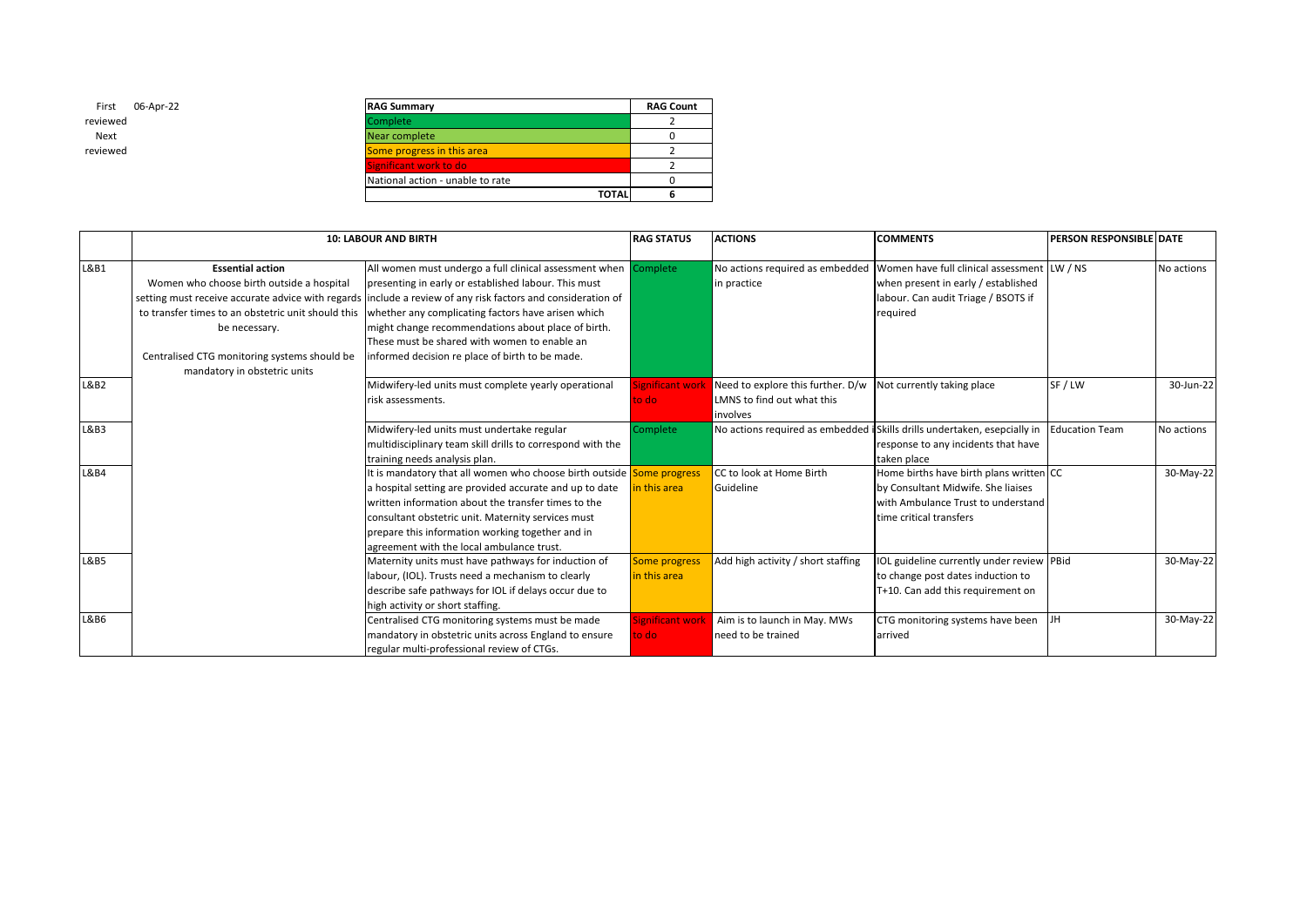| First    | 06-Apr-22 |
|----------|-----------|
| reviewed |           |
| Next     |           |
| reviewed |           |

| 06-Apr-22 | <b>RAG Summary</b>               | <b>RAG Count</b> |
|-----------|----------------------------------|------------------|
|           | Complete                         |                  |
|           | Near complete                    |                  |
|           | Some progress in this area       |                  |
|           | Significant work to do           |                  |
|           | National action - unable to rate |                  |
|           | <b>TOTAL</b>                     |                  |

|     | <b>11: OBSTETRIC ANAESTHESIA</b>                     |                                                                                               | <b>RAG STATUS</b> | <b>ACTIONS</b>                      | <b>COMMENTS</b>                                   | <b>PERSON</b>      | <b>DATE</b> |
|-----|------------------------------------------------------|-----------------------------------------------------------------------------------------------|-------------------|-------------------------------------|---------------------------------------------------|--------------------|-------------|
|     |                                                      |                                                                                               |                   |                                     |                                                   | <b>RESPONSIBLE</b> |             |
| OA1 | <b>Essential action</b>                              | Conditions that merit further follow-up include,                                              | Near complete     | Need to have this documented as SOP | Already in place. High risk obstertric clinic     | <b>HB</b>          | 30-Apr-22   |
|     | In addition to routine inpatient obstetric           | but are not limited to, postdural puncture                                                    |                   |                                     | once a weekly when women who have had             |                    |             |
|     | anaesthesia follow-up, a pathway for outpatient      | headache, accidental awareness during general                                                 |                   |                                     | issues with labour are seen.                      |                    |             |
|     | postnatal anaesthetic follow-up must be available ir | anaesthesia, intraoperative pain and the need for                                             |                   |                                     |                                                   |                    |             |
|     | every trust to address incidences of physical and    | conversion to general anaesthesia during obstetric                                            |                   |                                     |                                                   |                    |             |
|     | psychological harm.                                  | interventions, neurological injury relating to                                                |                   |                                     |                                                   |                    |             |
|     |                                                      | anaesthetic interventions, and significant failure of                                         |                   |                                     |                                                   |                    |             |
|     | Documentation of patient assessments and             | labour analgesia.                                                                             |                   |                                     |                                                   |                    |             |
| OA2 | interactions by obstetric anaesthetists must         | Anaesthetists must be proactive in recognising                                                | Near complete     | To be encorporated as part of SOP   | Already in place as part of routine follow up. HB |                    | 30-Apr-22   |
|     | improve. The determination of core datasets that     | situations where an explanation of events and an                                              |                   | outlined in action above            | Ward Rounds are conducted. SOP to                 |                    |             |
|     | must be recorded during every obstetric anaestheti   | opportunity for questions may improve a woman's                                               |                   |                                     | demonstrate evidence                              |                    |             |
|     | intervention would result in record-keeping that     | overall experience and reduce the risk of long-                                               |                   |                                     |                                                   |                    |             |
|     | more accurately reflects events.                     | term psychological consequences.                                                              |                   |                                     |                                                   |                    |             |
|     | Staffing shortages in obstetric anaesthesia must be  |                                                                                               |                   |                                     |                                                   |                    |             |
|     | highlighted and updated guidance for the planning    |                                                                                               |                   |                                     |                                                   |                    |             |
| OA3 | and provision of safe obstetric anaesthesia services | All anaesthetic departments must review the                                                   | Some progress in  | An audit will need to be done of    | Currently use BadgerNet                           | <b>HB</b>          | 30-May-22   |
|     | throughout England must be developed.                | adequacy of their documentation in maternity                                                  | this area         | documentaton                        |                                                   |                    |             |
|     |                                                      | patient records and take steps to improve this                                                |                   |                                     |                                                   |                    |             |
|     |                                                      | where necessary as recommended in Good                                                        |                   |                                     |                                                   |                    |             |
|     |                                                      | Medical Practice by the GMC.                                                                  |                   |                                     |                                                   |                    |             |
|     |                                                      |                                                                                               |                   |                                     |                                                   |                    |             |
| OA4 |                                                      | Resources must be made available for anaesthetic                                              | Some progress in  | First paragraph relates to national | Well protected by rota team, to ring fence        | HB / PBid          | 30-May-22   |
|     |                                                      | professional bodies to determine a consensus                                                  | this area         | bodies. Local actions are to raise  | Delivery Suite for cover. Avoid pulling           |                    |             |
|     |                                                      | regarding contents of core datasets and what                                                  |                   | awareness about 'others present'    | people from DS. Labour ward consultant of         |                    |             |
|     |                                                      | constitutes a satisfactory anaesthetic record in                                              |                   | function on BadgerNet to indicate   | the day. Designed consultant for elective         |                    |             |
|     |                                                      | order to maximise national engagement and                                                     |                   | anaesethestic presence              | list. Bleep holder 24/7. Gaps in rota are         |                    |             |
|     |                                                      | compliance.                                                                                   |                   |                                     | pulled from other areas, rahter than not          |                    |             |
|     |                                                      |                                                                                               |                   |                                     | having. Evidence of rotas from last six           |                    |             |
|     |                                                      | Obstetric anaesthesia staffing guidance to include:                                           |                   |                                     | months to demonstrate. this. On call              |                    |             |
|     |                                                      | The role of consultants, SAS doctors and doctors-in-                                          |                   |                                     | consultants are obstetric. To include in the      |                    |             |
|     |                                                      | training in service provision, as well as the need for                                        |                   |                                     | maternity strategy. Clinic also consultant        |                    |             |
|     |                                                      | prospective cover, to ensure maintenance of safe                                              |                   |                                     | lead. PROMPT attendance- need to explore          |                    |             |
|     |                                                      | services whilst allowing for staff leave.<br>The full range of obstetric anaesthesia workload |                   |                                     | MDT further. Consultant attends PRIMe             |                    |             |
|     |                                                      | including, elective caesarean lists, clinic work, labour                                      |                   |                                     | meetings. MDT ward rounds, on morning             |                    |             |
|     |                                                      | ward cover, as well as teaching, attendance at                                                |                   |                                     | ward round Mon-Friday. Trainees are               |                    |             |
|     |                                                      | multidisciplinary training, and governance activity.                                          |                   |                                     | encouraged to go at the weekend. Need to          |                    |             |
|     |                                                      | The competency required for consultant staff who                                              |                   |                                     | improve documentation that they are there.        |                    |             |
|     |                                                      | cover obstetric services out-of-hours, but who have                                           |                   |                                     | Change on BN to have 'others present'.            |                    |             |
|     |                                                      | no regular obstetric commitments.                                                             |                   |                                     | Anaesthestist presence can then be                |                    |             |
|     |                                                      | Participation by anaesthetists in the maternity                                               |                   |                                     | captured. Need to raise awareness about           |                    |             |
|     |                                                      | multidisciplinary ward rounds as recommended in                                               |                   |                                     | this.                                             |                    |             |
|     |                                                      | the first report.                                                                             |                   |                                     |                                                   |                    |             |
|     |                                                      |                                                                                               |                   |                                     |                                                   |                    |             |
|     |                                                      |                                                                                               |                   |                                     |                                                   |                    |             |
|     |                                                      |                                                                                               |                   |                                     |                                                   |                    |             |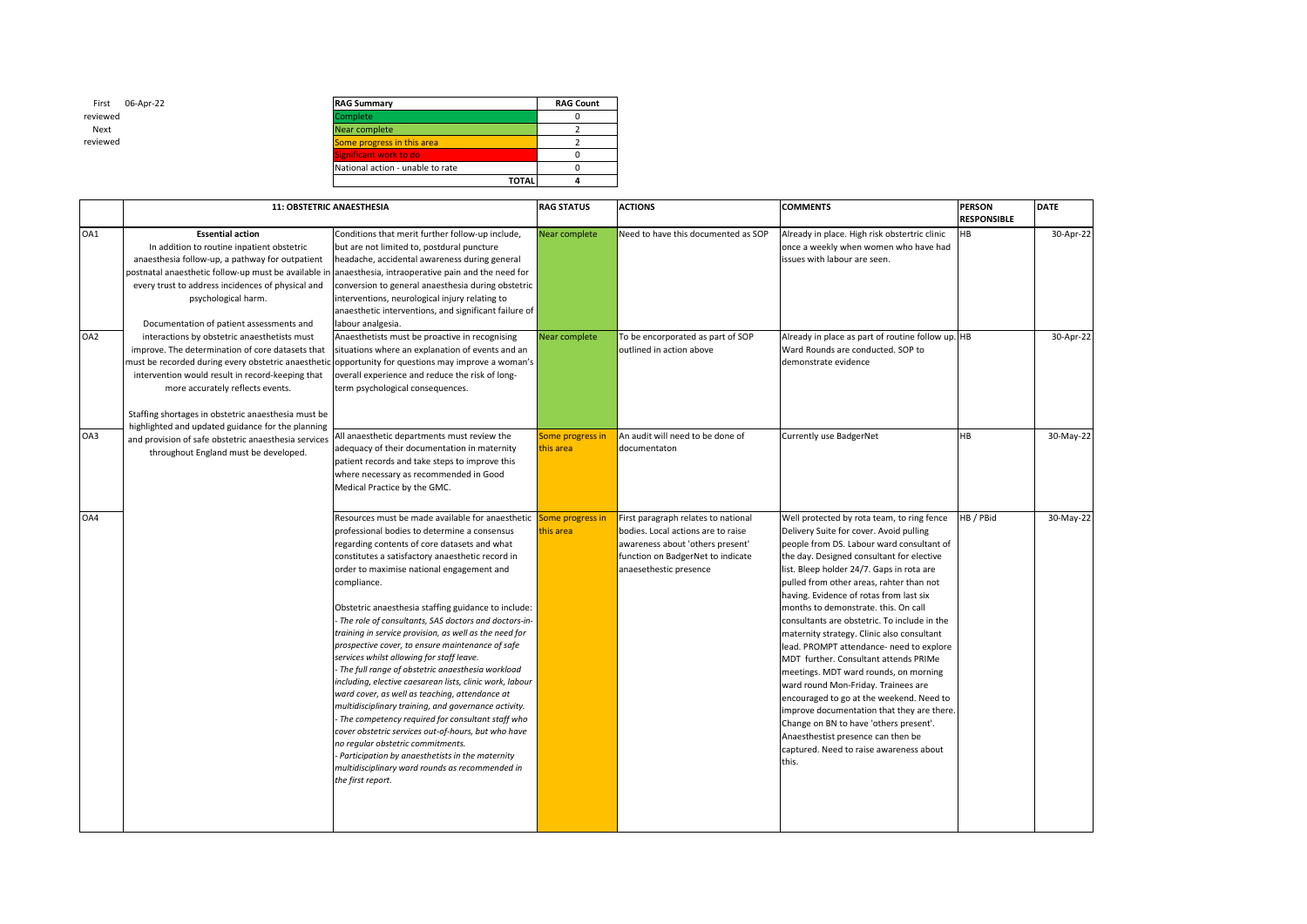| 06-Apr-22 | <b>RAG Summary</b>               | <b>RAG Count</b> |
|-----------|----------------------------------|------------------|
|           | Complete                         |                  |
|           | Near complete                    |                  |
|           | Some progress in this area       |                  |
|           | Significant work to do           |                  |
|           | National action - unable to rate |                  |
|           | <b>TOTAL</b>                     |                  |

First 06-Apr-22

reviewed Next reviewed

|                  |                                            | <b>12: POSTNATAL CARE</b>                                                                 | <b>RAG STATUS</b> | <b>ACTIONS</b>                                     | <b>COMMENTS</b>                      | <b>PERSON</b>      | <b>DATE</b> |
|------------------|--------------------------------------------|-------------------------------------------------------------------------------------------|-------------------|----------------------------------------------------|--------------------------------------|--------------------|-------------|
|                  |                                            |                                                                                           |                   |                                                    |                                      | <b>RESPONSIBLE</b> |             |
| PNC1             | <b>Essential action</b>                    | All trusts must develop a system to ensure                                                |                   | Near complete Embedded into practice, but would be | Check medical outliers guideline     |                    | 30-May-22   |
|                  |                                            | Trusts must ensure that women readmitted consultant review of all postnatal readmissions, |                   | benefical to have reminder that if Red Meows       |                                      |                    |             |
|                  |                                            | to a postnatal ward and all unwell postnatal and unwell postnatal women, including those  |                   | on postnatal that review required within the       |                                      |                    |             |
|                  | women have timely consultant review.       | requiring care on a non-maternity ward.                                                   |                   | timeframe (following recent experience on the      |                                      |                    |             |
|                  |                                            |                                                                                           |                   | ward)                                              |                                      |                    |             |
| PNC <sub>2</sub> | Postnatal wards must be adequately staffed | Unwell postnatal women must have timely                                                   | Complete          | No actions needed as embedded into practice        |                                      |                    | no actions  |
|                  | at all times.                              | consultant involvement in their care and be seen                                          |                   |                                                    |                                      |                    |             |
|                  |                                            | daily as a minimum.                                                                       |                   |                                                    |                                      |                    |             |
| PNC3             |                                            | Postnatal readmissions must be seen within 14                                             | Complete          | No actions needed as embedded into practice        | Guideline provides evidence for this | NS                 | no actions  |
|                  |                                            | hours of readmission or urgently if necessary.                                            |                   |                                                    |                                      |                    |             |
| PNC4             |                                            | Staffing levels must be appropriate for both the                                          | Complete          | No actions needed as embedded into practice        | Rotas provide evidence for this      |                    | no actions  |
|                  |                                            | activity and acuity of care required on the                                               |                   |                                                    |                                      |                    |             |
|                  |                                            | postnatal ward both day and night, for both                                               |                   |                                                    |                                      |                    |             |
|                  |                                            | mothers and babies.                                                                       |                   |                                                    |                                      |                    |             |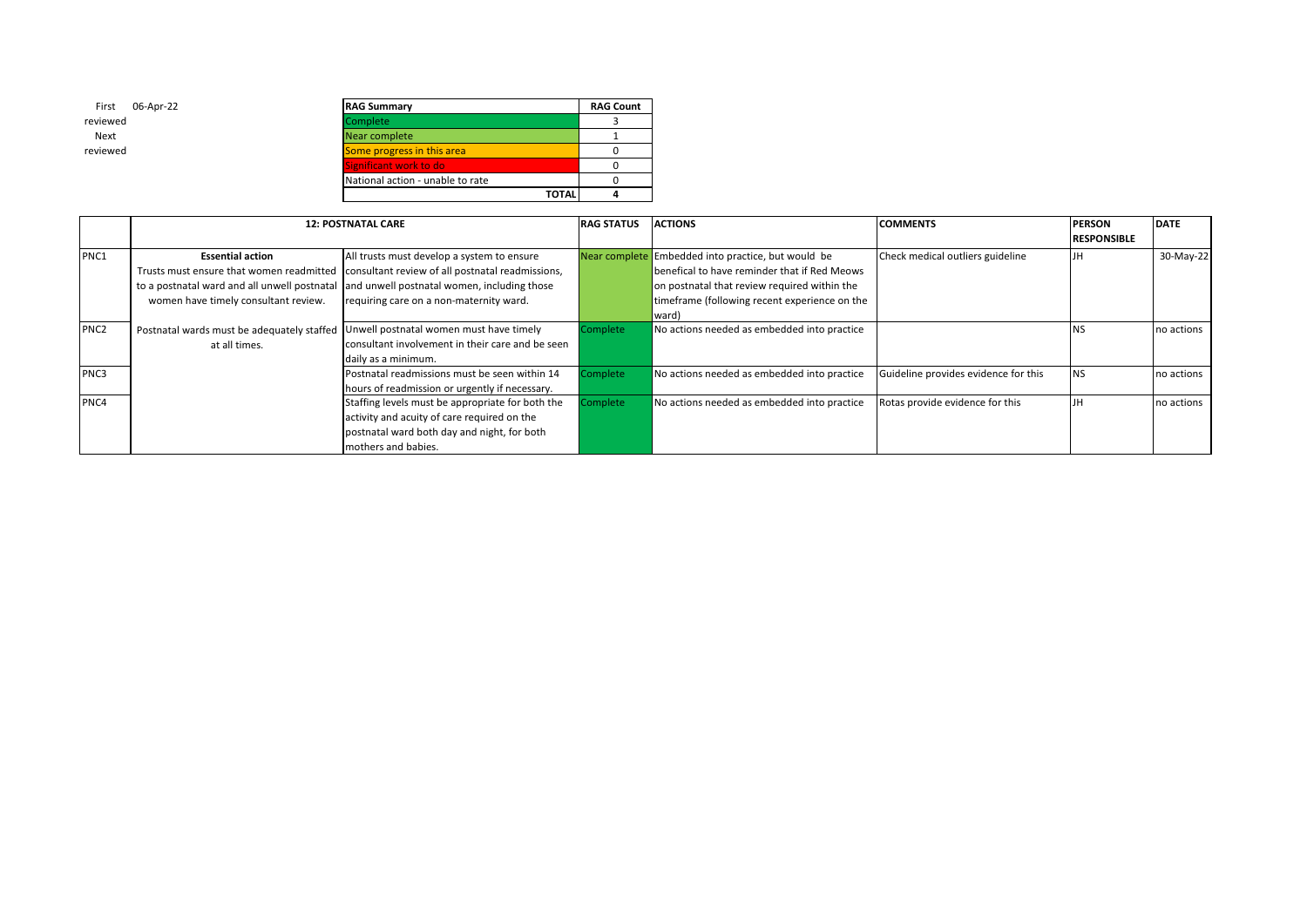| <b>RAG Summary</b>               | <b>RAG Count</b> |  |
|----------------------------------|------------------|--|
| Complete                         |                  |  |
| Near complete                    |                  |  |
| Some progress in this area       |                  |  |
| Significant work to do           |                  |  |
| National action - unable to rate |                  |  |
| <b>TOTAL</b>                     |                  |  |

|                 | <b>13: BEREAVEMENT CARE</b>                                                                                                                                                                                         |                                                                                                                                                                                                                                                                                                                        | <b>RAG STATUS</b>                    | <b>ACTIONS</b>                                                                                       | <b>COMMENTS</b>                                                                                 | <b>PERSON</b><br><b>RESPONSIBLE</b> | <b>DATE</b> |
|-----------------|---------------------------------------------------------------------------------------------------------------------------------------------------------------------------------------------------------------------|------------------------------------------------------------------------------------------------------------------------------------------------------------------------------------------------------------------------------------------------------------------------------------------------------------------------|--------------------------------------|------------------------------------------------------------------------------------------------------|-------------------------------------------------------------------------------------------------|-------------------------------------|-------------|
| BC <sub>1</sub> | <b>Essential action</b><br>Trusts must ensure that women who have suffered services for women and families who<br>pregnancy loss have appropriate bereavement care suffer pregnancy loss. This must be<br>services. | Trusts must provide bereavement care<br>available daily, not just Monday to Friday.                                                                                                                                                                                                                                    | <b>Some progress</b><br>in this area | BCP for out of hours services / or have<br>Midwives who are upskilled to provide<br>bereavement care | Bereavement MW only available Mon-JH<br>Friday. Obstericians should be able to<br>do PM consent |                                     | 30-Jun-22   |
| BC <sub>2</sub> |                                                                                                                                                                                                                     | All trusts must ensure adequate numbers<br>of staff are trained to take post-mortem<br>consent, so that families can be counselled<br>about post-mortem within 48 hours of<br>birth. They should have been trained in<br>dealing with bereavement and in the<br>purpose and procedures of post-mortem<br>examinations. | <b>Some progress</b><br>in this area | Upskilling of current core staff                                                                     | need to upskill core staff so there is<br>always bereavement support available                  | <b>JH</b>                           | 30-Jun-22   |
| BC <sub>3</sub> |                                                                                                                                                                                                                     | All trusts must develop a system to ensure Complete<br>that all families are offered follow-up<br>appointments after perinatal loss or poor<br>serious neonatal outcome.                                                                                                                                               |                                      | No actions as embedded into practice                                                                 | Preganncy Loss clinic. Currently<br>reviewing bereavement care pathway<br>pack                  | <b>JH</b>                           | no actions  |
| BC4             |                                                                                                                                                                                                                     | Compassionate, individualised, high<br>quality bereavement care must be<br>delivered for all families who have<br>experienced a perinatal loss, with<br>reference to guidance such as the National<br>Bereavement Care Pathway.                                                                                        | Complete                             | No actions as embedded into practice                                                                 | in place                                                                                        | LW                                  | no actions  |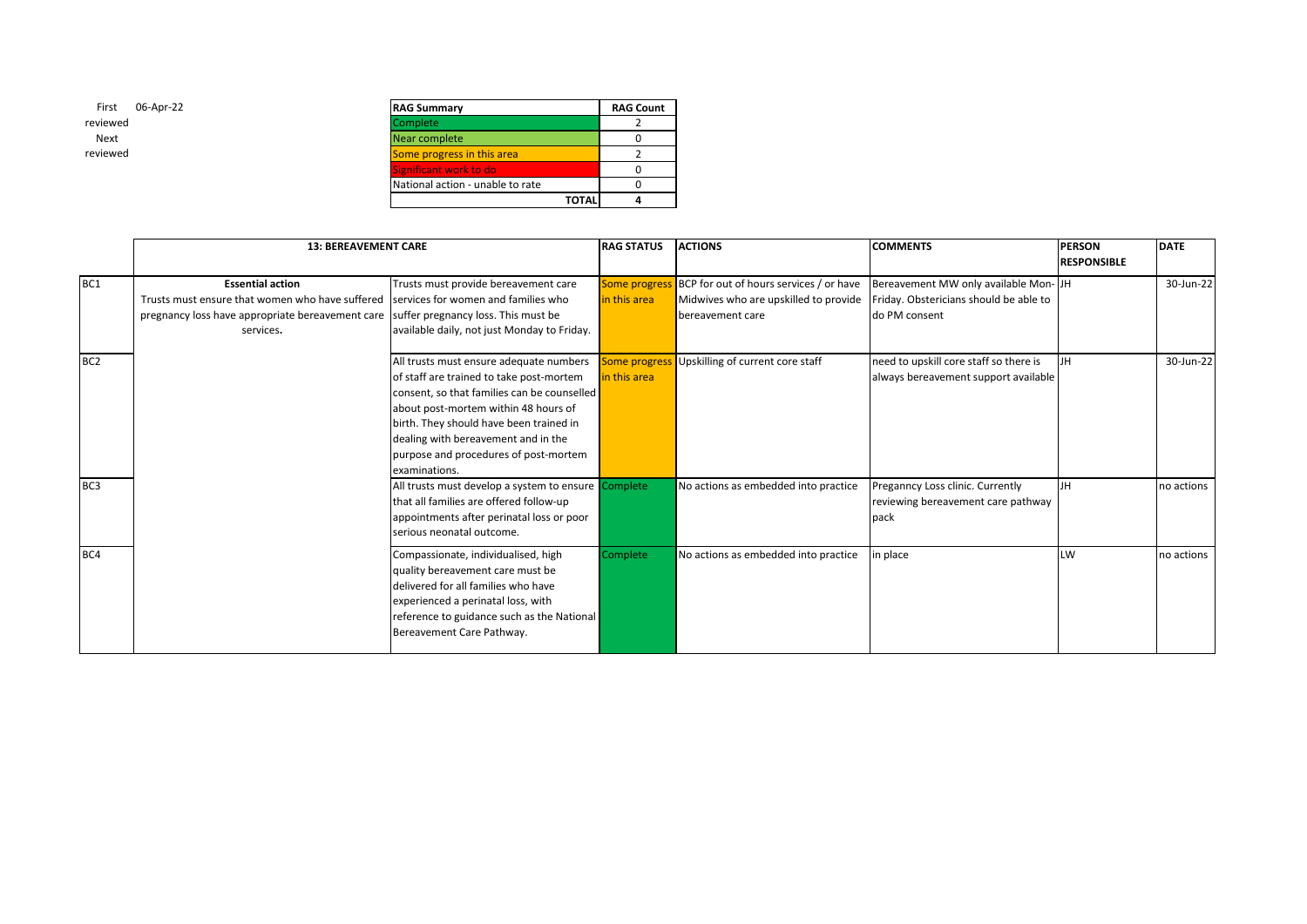

| <b>RAG Summary</b>               | <b>RAG Count</b> |
|----------------------------------|------------------|
| Complete                         |                  |
| Near complete                    |                  |
| Some progress in this area       |                  |
| Significant work to do           |                  |
| National action - unable to rate |                  |
| <b>TOTAL</b>                     |                  |

|                 | <b>14: NEONATAL CARE</b>                                                                                                                                                                                                   |                                                                                                                                                                                                                                                                                                                                                                                                                                                                                                              | <b>RAG STATUS</b>             | <b>ACTIONS</b>                                                                                                                                                    | <b>COMMENTS</b>                                                                                                                                                                                   | <b>PERSON</b><br><b>RESPONSIBLE</b> | DATE       |
|-----------------|----------------------------------------------------------------------------------------------------------------------------------------------------------------------------------------------------------------------------|--------------------------------------------------------------------------------------------------------------------------------------------------------------------------------------------------------------------------------------------------------------------------------------------------------------------------------------------------------------------------------------------------------------------------------------------------------------------------------------------------------------|-------------------------------|-------------------------------------------------------------------------------------------------------------------------------------------------------------------|---------------------------------------------------------------------------------------------------------------------------------------------------------------------------------------------------|-------------------------------------|------------|
| NC1             | <b>Essential action</b><br>There must be clear pathways of care for provision of<br>neonatal care.<br>This review endorses the recommendations from the                                                                    | Neonatal and maternity care providers,<br>commissioners and networks must agree on<br>pathways of care including the designation of<br>each unit and on the level of neonatal care that<br>is provided.                                                                                                                                                                                                                                                                                                      | Complete                      | No actions as embedded into practice                                                                                                                              | Level 2 unit. Pathways already in place -<br>Evidence can be provided of these. Can<br>audit pathways to ensure that they have<br>been followed.                                                  | RT / PB                             | no actions |
| NC <sub>2</sub> | Neonatal Critical Care Review (December 2019) to expand<br>neonatal critical care, increase neonatal cot numbers,<br>develop the workforce and enhance the experience of<br>families. This work must now progress at pace. | Care that is outside this agreed pathway must be<br>monitored by exception reporting (at least<br>quarterly) and reviewed by providers and the<br>network. The activity and results of the reviews<br>must be reported to commissioners and the<br>Local Maternity Neonatal Systems (LMS/LMNS)<br>quarterly.                                                                                                                                                                                                 | ignificant<br>vork to do      | Need to understand this process.                                                                                                                                  | who is sending to ODN? Then need to to RT<br>Best Start through Ops & Delivery                                                                                                                    |                                     | 30-Apr-22  |
| NC3             |                                                                                                                                                                                                                            | Maternity and neonatal services must continue<br>to work towards a position of at least 85% of<br>births at less than 27 weeks gestation taking<br>place at a maternity unit with an onsite NICU.                                                                                                                                                                                                                                                                                                            | Some progress<br>in this area | Pathway in place. Audit to determine whether it<br>is 85%. Check ODN figures to see what the levels<br>are. Look at narrative around babies that are<br>born here | Audit to asses levels. Need to understand RT / NS / PB<br>rationale for why babies are born less<br>than 27 weeks. Look to see if this should<br>go on the Risk Register                          |                                     | 30-Apr-22  |
| NC4             |                                                                                                                                                                                                                            | Neonatal Operational Delivery Networks must<br>ensure that staff within provider units have the<br>opportunity to share best practice and education<br>to ensure units do not operate in isolation from<br>their local clinical support network. For example<br>senior medical, ANNP and nursing staff must<br>have the opportunity for secondment to attend<br>other appropriate network units on an<br>occasional basis to maintain clinical expertise<br>and avoid working in isolation.                  | Some progress<br>in this area | Explore what is feasible within the unit. Liaise<br>with local units to see if they can accommodate.                                                              | Nursing staff spend time at BWH and<br>Heartlands. ANNPs do not spend time at<br>other units.                                                                                                     | PB                                  | 30-Apr-22  |
| NC5             |                                                                                                                                                                                                                            | Each network must report to commissioners<br>annually what measures are in place to prevent<br>units from working in isolation.                                                                                                                                                                                                                                                                                                                                                                              | ignificant<br>vork to do      | Find out from network what report they require                                                                                                                    | Unclear what this involves                                                                                                                                                                        | <b>RT</b>                           | 30-Apr-22  |
| NC6             |                                                                                                                                                                                                                            | Neonatal providers must ensure that processes<br>are defined which enable telephone advice and<br>instructions to be given, where appropriate,<br>during the course of neonatal resuscitations.<br>When it is anticipated that the consultant is not<br>immediately available (for example out of hours),<br>there must be a mechanism that allows a real-<br>time dialogue to take place directly between the<br>consultant and the resuscitating team if required.                                         | Some progress<br>in this area | Need to check guideline / SOP and hands-free<br>phone availability                                                                                                | ? Access to a hands free phone on<br>Labour Ward / Serenity. Pathway is in<br>place for oncall consultants to be called<br>for resus. They are called. Check that it is<br>in the guideline / SOP | <b>RT</b>                           | 30-Apr-22  |
| NC7             |                                                                                                                                                                                                                            | Neonatal practitioners must ensure that once<br>an airway is established and other reversible<br>causes have been excluded, appropriate early<br>consideration is given to increasing inflation<br>pressures to achieve adequate chest rise.<br>Pressures above 30cmH2O in term babies, or<br>above 25cmH2O in preterm babies may be<br>required. The Resuscitation Council UK Newborn<br>Life Support (NLS) Course must consider<br>highlighting this treatment point more clearly in<br>the NLS algorithm. | complete                      | No actions as embedded into practice                                                                                                                              | Already in guideline. Local simulations<br>will be conducted to raise awareness -<br>Ian Clarke                                                                                                   | <b>RT</b>                           | 30-Apr-22  |
| NC8             |                                                                                                                                                                                                                            | Neonatal providers must ensure sufficient<br>numbers of appropriately trained consultants,<br>tier 2 staff (middle grade doctors or ANNPs) and<br>nurses are available in every type of neonatal<br>unit (NICU, LNU and SCBU) to deliver safe care<br>24/7 in line with national service specifications.                                                                                                                                                                                                     | ignificant<br>vork to do      | Need to f/up business case for more tier 2 staff                                                                                                                  | Middle Grade currently Red on Risk<br>register, as staff shortages on rota.<br>Business case that has been developed<br>by PB                                                                     | PB / JO                             | 30-May-22  |